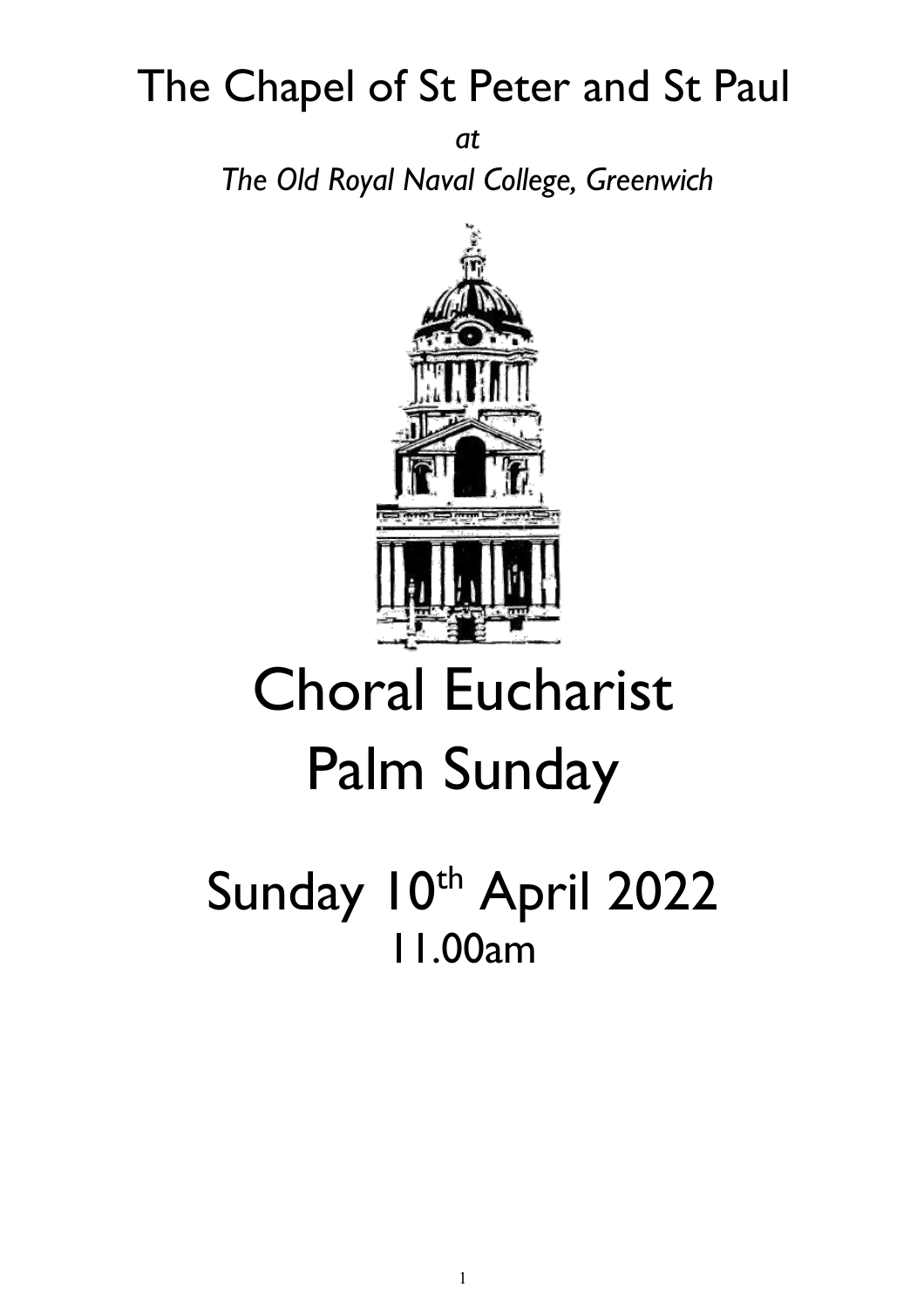Welcome to the Chapel for our worship this morning. Our service is streamed (broadcast) live on the Old Royal Naval College Facebook page and YouTube Channel. Whilst we try our best to ensure that members of the congregation are not shown on camera this may occur momentarily.

The setting of the mass "Mass in Eb" by Josef Rheinberger (1839-1901).

From Thursday 27 January all restrictions relating to Covid-19 have been lifted. This means that there is no longer a mandate to wear a face covering, including in communal areas. The government suggests, however, that a face covering continues to be worn in crowded and indoor spaces where you may come into contact with people you do not normally meet. Please be mindful that some may find wearing a face covering difficult or be exempt. Thank you for your continued understanding in this matter.

A collection will be taken during the service and devices to receive your donations using contactless will be available as you leave the Chapel. We are very grateful for any donations to the Chapel Fund to support the ministry and mission of the Chapel. Details on Gift Aid for contactless donations are at the back of the service sheet.

Families are welcome to use the Queen Mary Undercroft as a self-service crèche facility. Families are also welcome to go outside and then re-enter to give children a break during the service. Toilets and handwashing facilities are available in the Undercroft, please ask a member of staff.

At the end of the service the Clergy will process to the Ante Chapel where we may greet each other.

Coffee and refreshments are available after the service in the Queen Mary Undercroft.



An induction loop system for the hard of hearing is installed in the Chapel. Hearing aid users should adjust their aid to T.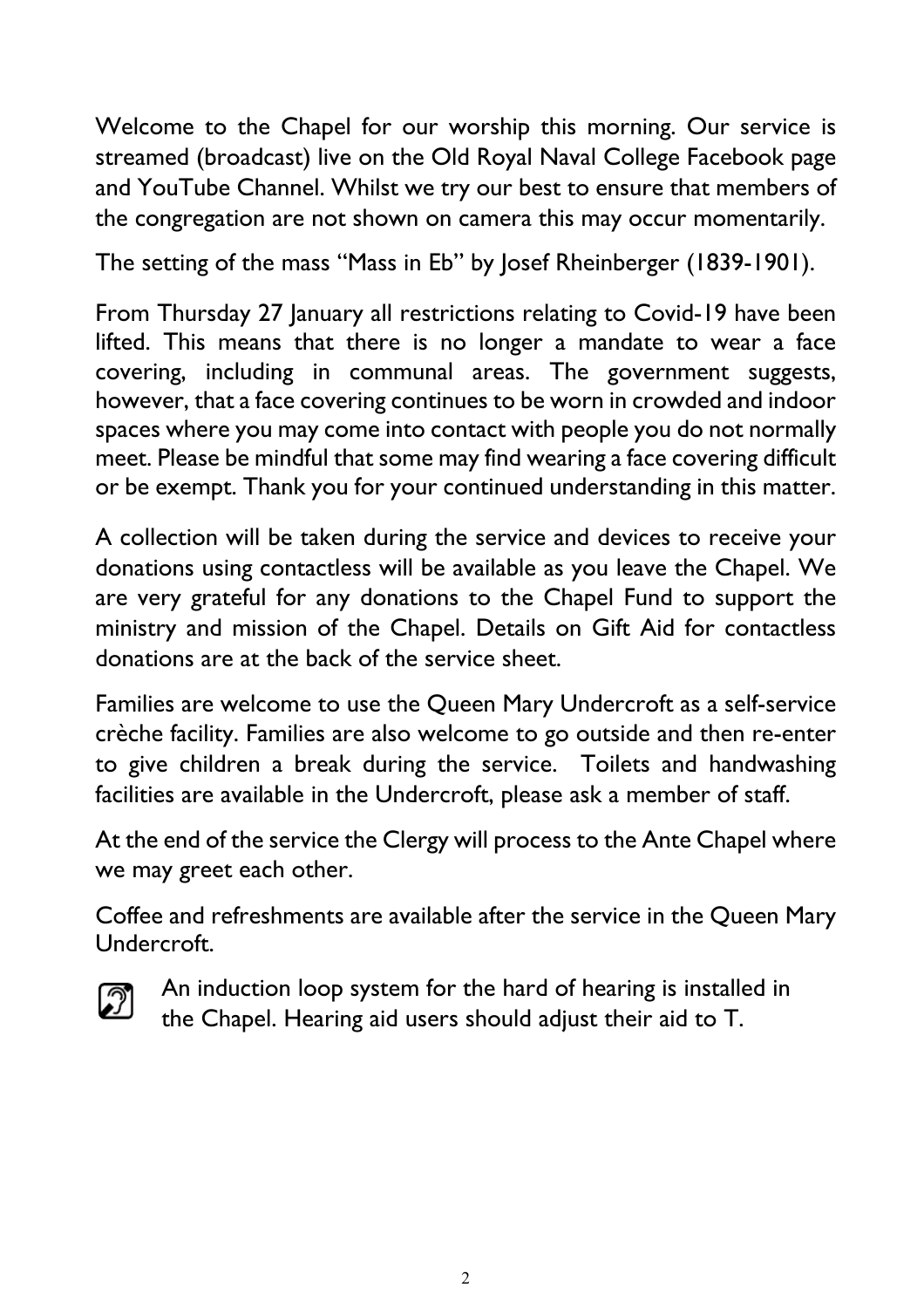# Order of Service

*The Assistant Chaplain greets the people*

Grace, mercy and peace from God our Father and the Lord Jesus **Christ** be with you *All* **and also with you.**

#### Introduction

Dear brothers and sisters in Christ, during Lent we have been preparing by works of love and self-sacrifice for the celebration of our Lord's death and resurrection. Today we come together to begin this solemn celebration in union with the Church throughout the world. Christ enters his own city to complete his work as our Saviour, to suffer, to die, and to rise again. Let us go with him in faith and love, so that, united with him in his sufferings, we may share his risen life.

*The people hold up palms or branches while this prayer is said by the Assistant Chaplain*

God our Saviour, whose Son Jesus Christ entered Jerusalem as Messiah to suffer and to die; let these palms be for us signs of his victory and grant that we who bear them in his name may ever hail him as our King, and follow him in the way that leads to eternal life; who is alive and reigns with you, in the unity of the Holy Spirit, one God, now and for ever.

#### *All* **Amen.**

#### Palm Gospel *St Luke's account of Jesus's entry into Jerusalem*

And when he had said this, he went on ahead, going up to Jerusalem.When he drew near to Beth′phage and Bethany, at the mount that is called Olivet, he sent two of the disciples, saying, "Go into the village opposite, where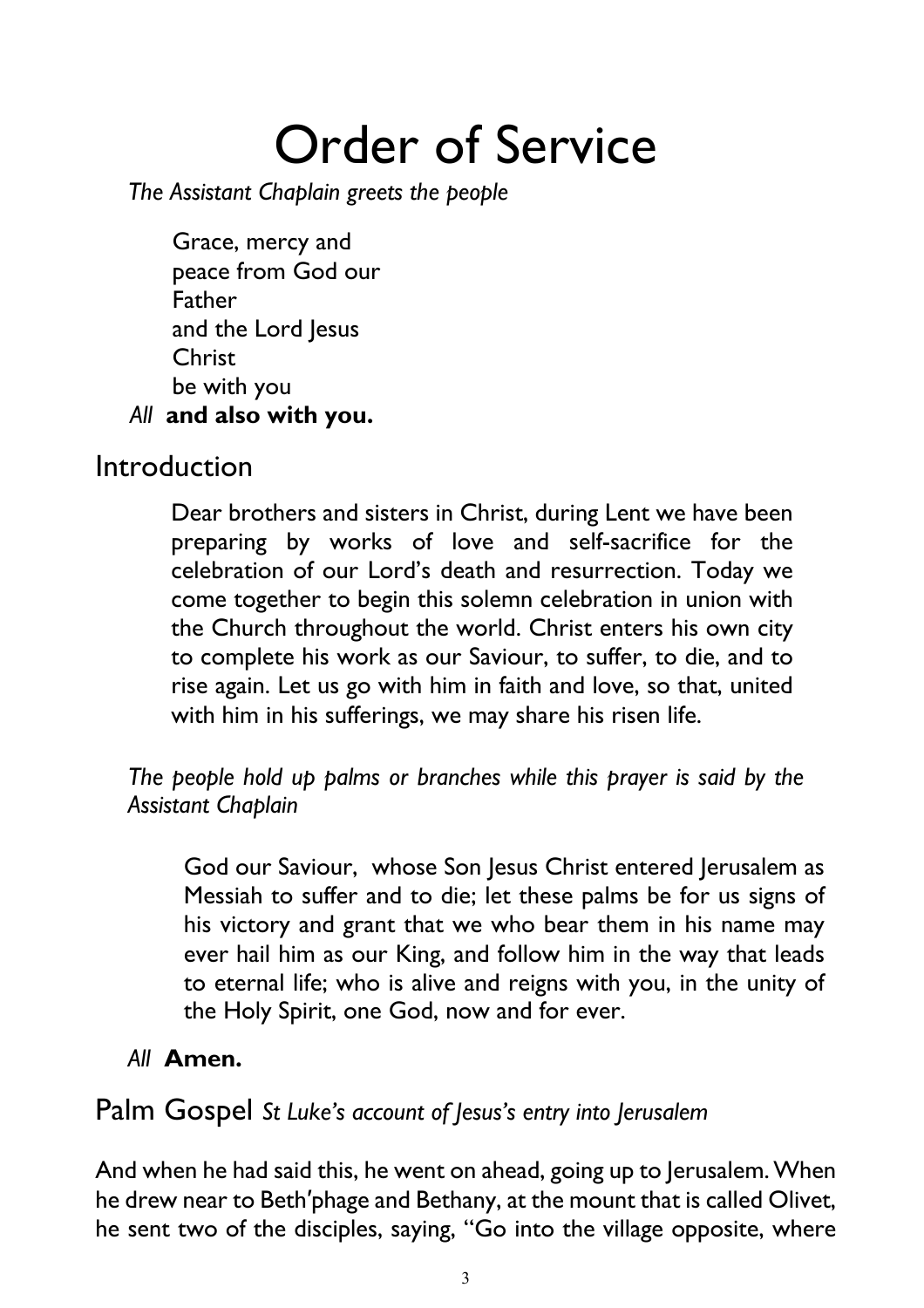**HYMN** NEH 511 RIDE on, ride on in majesty! Hark, all the tribes hosanna cry, Thy humble beast pursues his road

With palms and scattered garments strowed.

Ride on, ride on in majesty!

shall say this, 'The Lord has need of it.'" So those who were sent went away and found it as he had told them. And as they were untying the colt, its owners said to them, "Why are you untying the colt?" And they said, "The Lord has need of it." And they brought it to Jesus, and throwing their garments on the colt they set Jesus upon it. And as he rode along, they spread their garments on the road. As he was now drawing near, at the descent of the Mount of Olives, the whole multitude of the disciples began to rejoice and praise God with a loud voice for all the mighty works that they had seen, saying, "Blessed is the King who comes in the name of the Lord! Peace in heaven and glory in the highest!" And some of the Pharisees in the multitude said to him, "Teacher, rebuke your disciples." He answered, "I tell you, if these were silent, the very stones would cry out." *The Assistant Chaplain says* Let us praise Jesus our Messiah.

on entering you will find a colt tied, on which no one has ever yet sat; untie it and bring it here. If any one asks you, 'Why are you untying it?' you

**INTROIT** *sung by the Choir*

Hosanna to the Son of David. Blessed is he that cometh in the name of the Lord. Blessed be the King of Israel. Peace in heaven, and glory in the highest places. Hosanna in the highest heavens.

*Words: St. Matthew 21:9 and Luke 19:38 Music: Orlando Gibbons (1583-1625)*

*Stand to sing*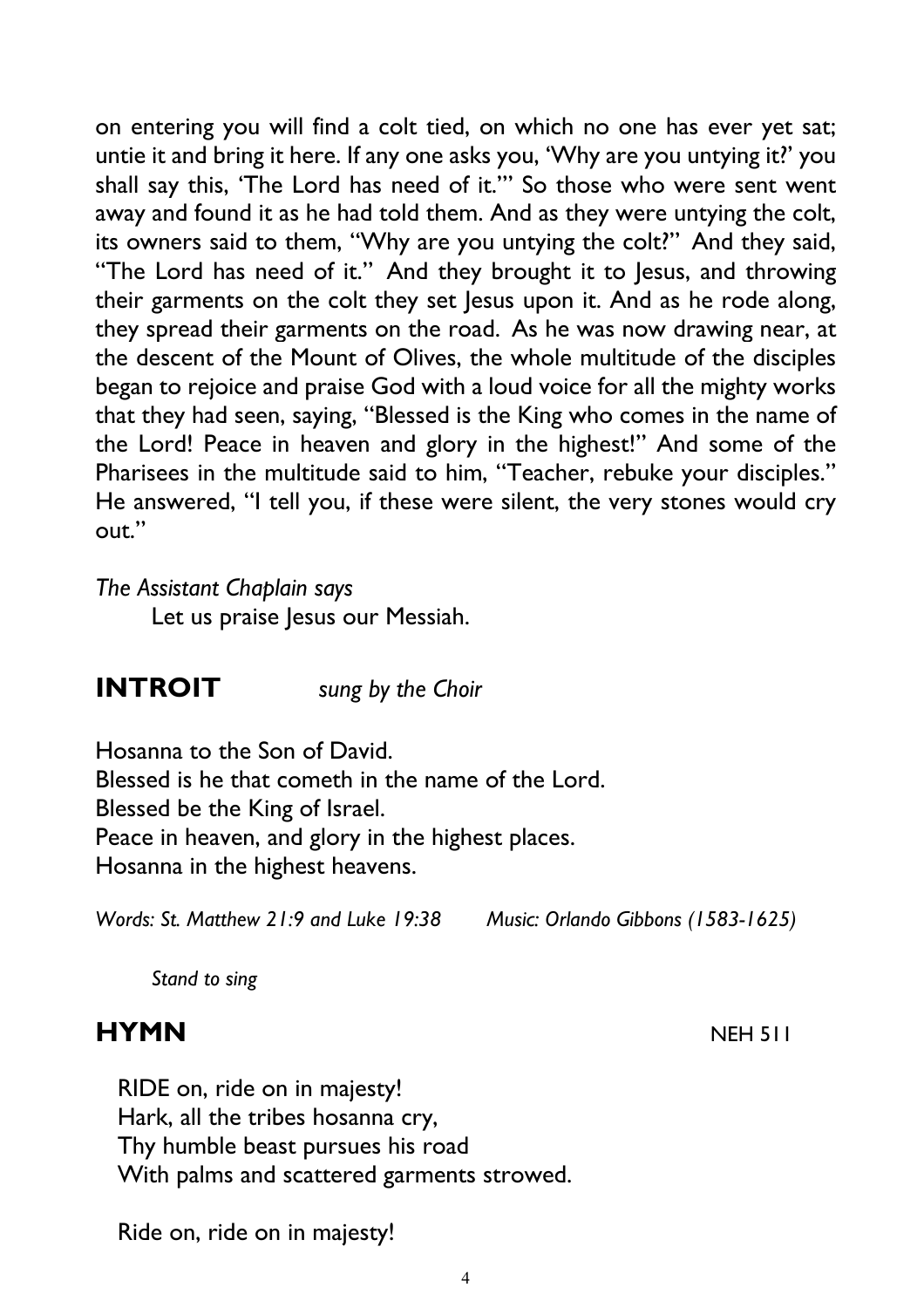In lowly pomp ride on to die: O Christ, thy triumphs now begin O'er captive death and conquered sin.

Ride on, ride on in majesty! The wingèd squadrons of the sky Look down with sad and wondering eyes To see the approaching sacrifice.

Ride on, ride on in majesty! Thy last and fiercest strife is nigh; The Father on his sapphire throne Awaits his own anointed Son.

Ride on, ride on in majesty! In lowly pomp ride on to die; Bow thy meek head to mortal pain, Then take, O God, thy power, and reign.

*Words: Henry Milman (1791-1868) Music: WINCHESTER NEW LM - Adapted from a chorale in Musicalishes Hand-Buch, Hamburg 1690*

# **THE GATHERING**

*Please stand for our opening prayers*

# **THE LORD'S PRAYER**

*All* **Our Father, which art in heaven, hallowed be thy name; thy kingdom come; thy will be done, in earth as it is in heaven. Give us this day our daily bread. And forgive us our trespasses, as we forgive them that trespass against us. And lead us not into temptation; but deliver us from evil. Amen.**

#### **PRAYER OF PREPARATION**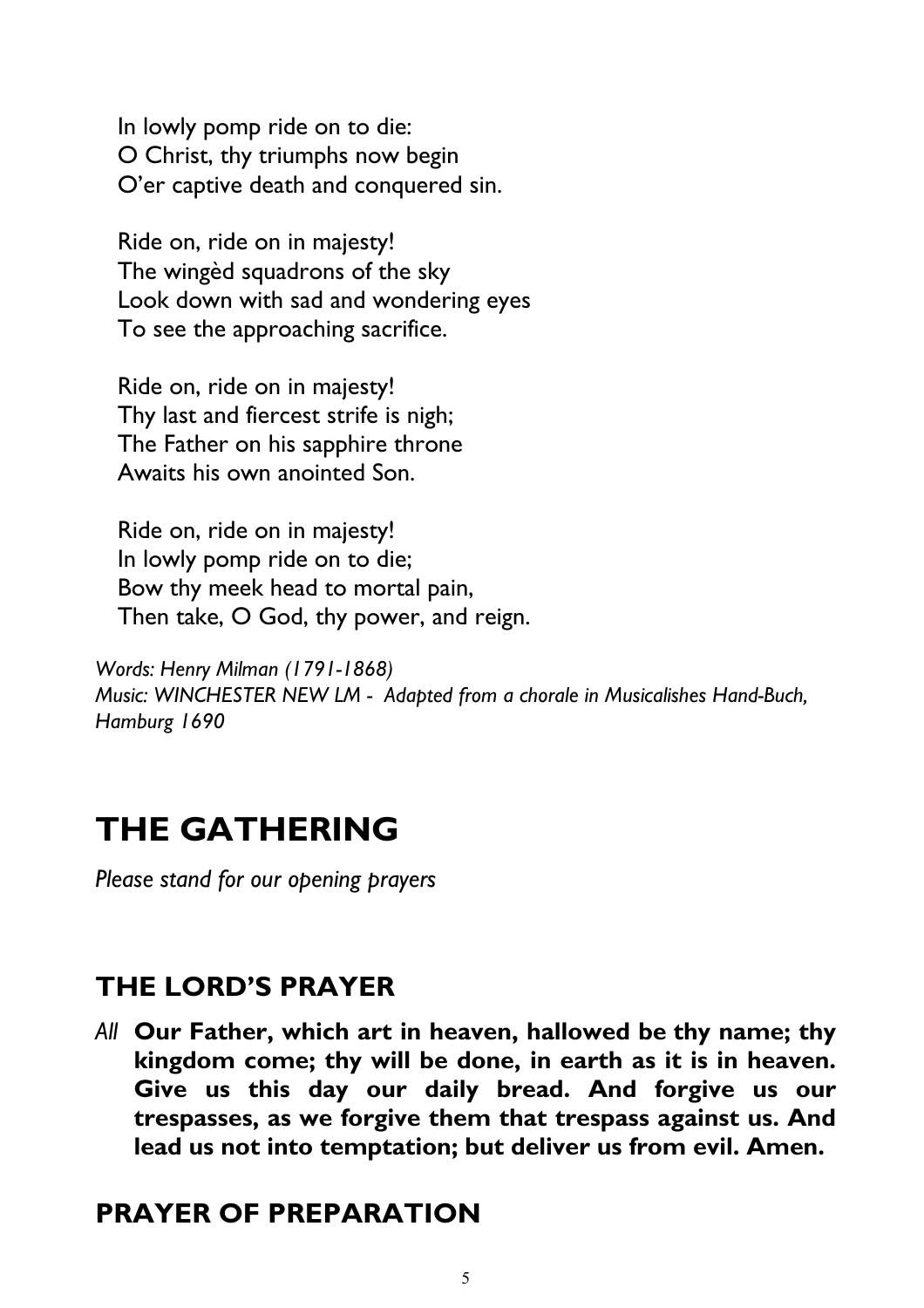*All* **Almighty God, unto whom all hearts be open, all desires known, and from whom no secrets are hid; Cleanse the thoughts of our hearts by the inspiration of thy Holy Spirit, that we may perfectly love thee, and worthily magnify thy holy Name; through Christ our Lord. Amen.**

#### **THE COMMANDMENTS**

Our Lord Jesus Christ said: Hear O Israel, The Lord our God is one Lord; and thou shalt love the Lord thy God with all thy heart, with all thy soul, with all thy mind, and with all thy strength. This is the first commandment. And the second is like, namely this: Thou shalt love thy neighbour as thyself. There is none other commandment greater than these. On these two commandments hang all the Law and the Prophets.

*All* **Lord, have mercy upon us, and write all these thy laws in our hearts, we beseech thee.**

#### **KYRIE ELEISON** *sung by the Choir*

| Kyrie eleison.   | Lord, have mercy.   |
|------------------|---------------------|
| Christe eleison. | Christ, have mercy. |
| Kyrie eleison.   | Lord, have mercy.   |

# **THE COLLECT**

The Lord be with you.

*All* **And with thy spirit.**

Let us pray.

*The Collect for Palm Sunday*

ALMIGHTY and everlasting God, who, of thy tender love towards man-kind, hast sent thy Son, our Saviour Jesus Christ, to take upon him our flesh, and to suffer death upon the cross, that all mankind should follow the example of his great humility: Mercifully grant, that we may both follow the example of his patience, and also be made partakers of his resurrection; through the same Jesus Christ our Lord.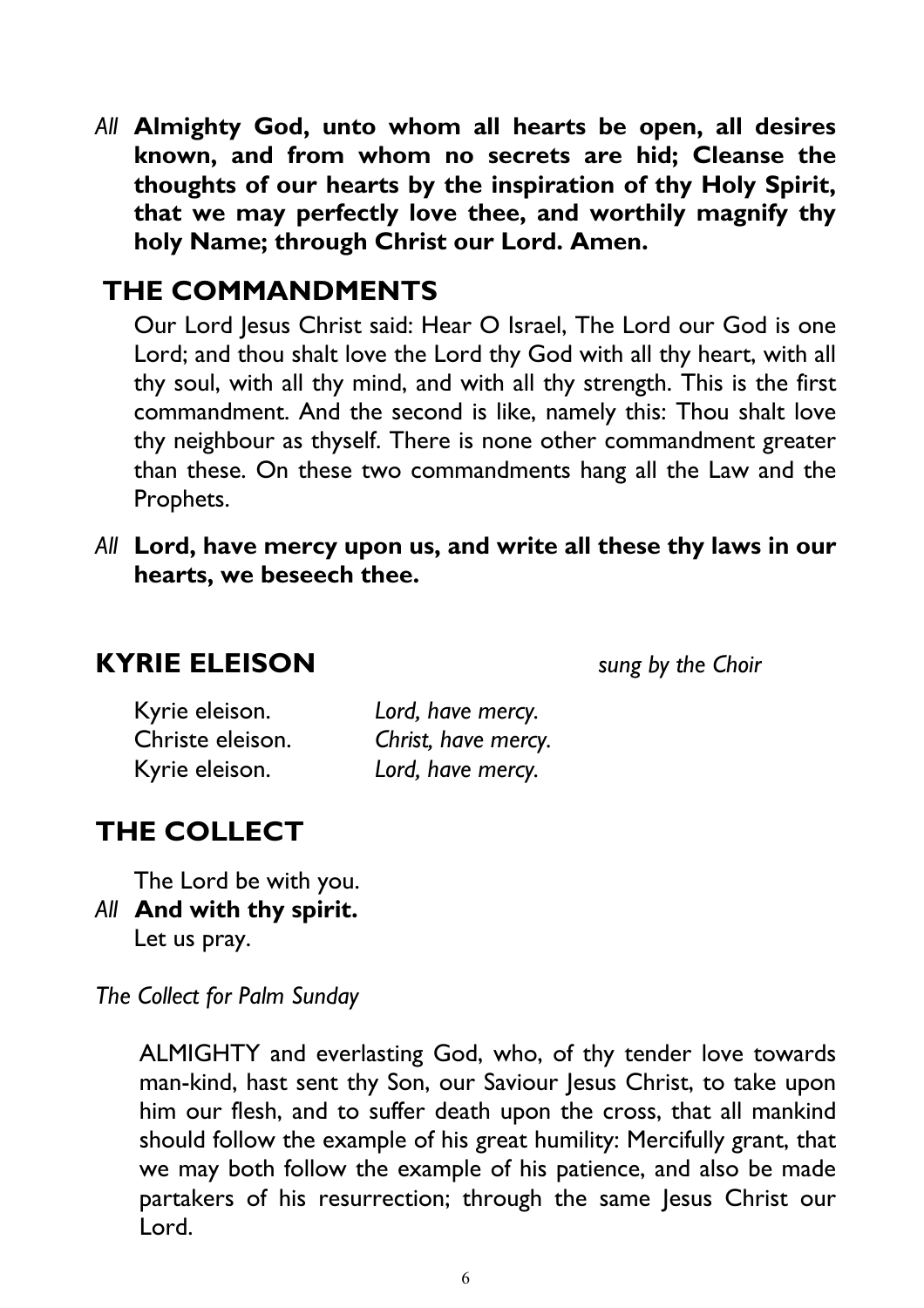# **THE LITURGY OF THE WORD**

*Sit for the Reading*

First Reading *Isaiah 50.4–9a Read by Charles Brook* The LORD God has given me the tongue of those who are taught, that I may know how to sustain with a word him that is weary. Morning by morning he wakens, he wakens my ear to hear as those who are taught. The LORD God has opened my ear, and I was not rebellious, I turned not backward. I gave my back to the smiters, and my cheeks to those who pulled out the beard; I hid not my face from shame and spitting. For the LORD God helps me; therefore I have not been confounded; therefore I have set my face like a flint, and I know that I shall not be put to shame; he who vindicates me is near. Who will contend with me? Let us stand up together. Who is my adversary? Let him come near to me. Behold, the LORD God helps me;

who will declare me guilty?

This is the word of the Lord. *All* **Thanks be to God.**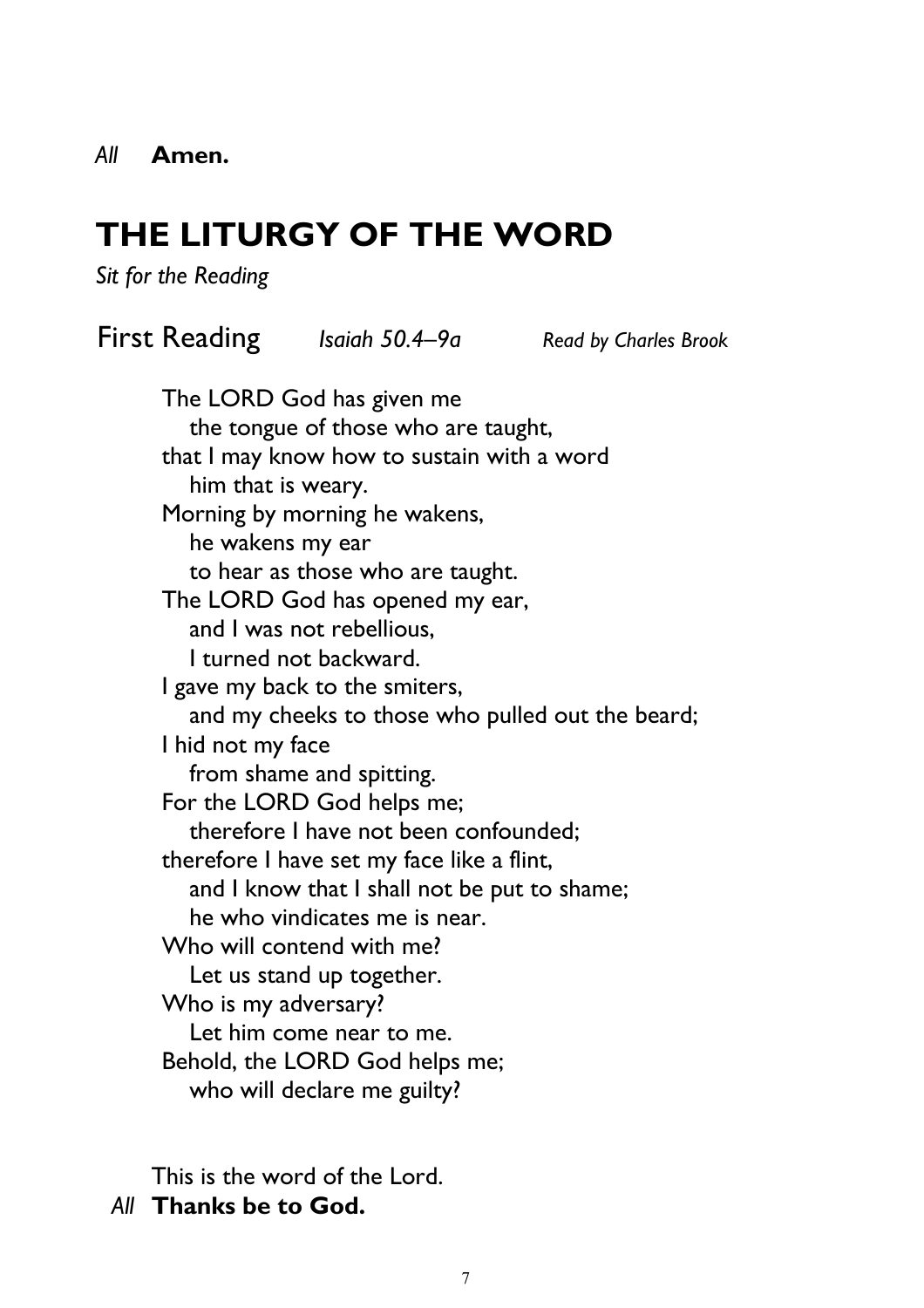#### *Stand to sing*

#### **HYMN** NEH 86

MY song is love unknown, My Saviour's love to me, Love to the loveless shown, That they might lovely be. O, who am I, That for my sake My Lord should take Frail flesh, and die?

He came from his blest throne, Salvation to bestow: But men made strange, and none The longed-for Christ would know. But O, my friend, My friend indeed, Who at my need His life did spend!

Sometimes they strew his way, And his sweet praises sing; Resounding all the day Hosannas to their King. Then 'Crucify!' Is all their breath, And for his death They thirst and cry.

Why, what hath my Lord done? What makes this rage and spite? He made the lame to run, He gave the blind their sight. Sweet injuries! Yet they at these Themselves displease,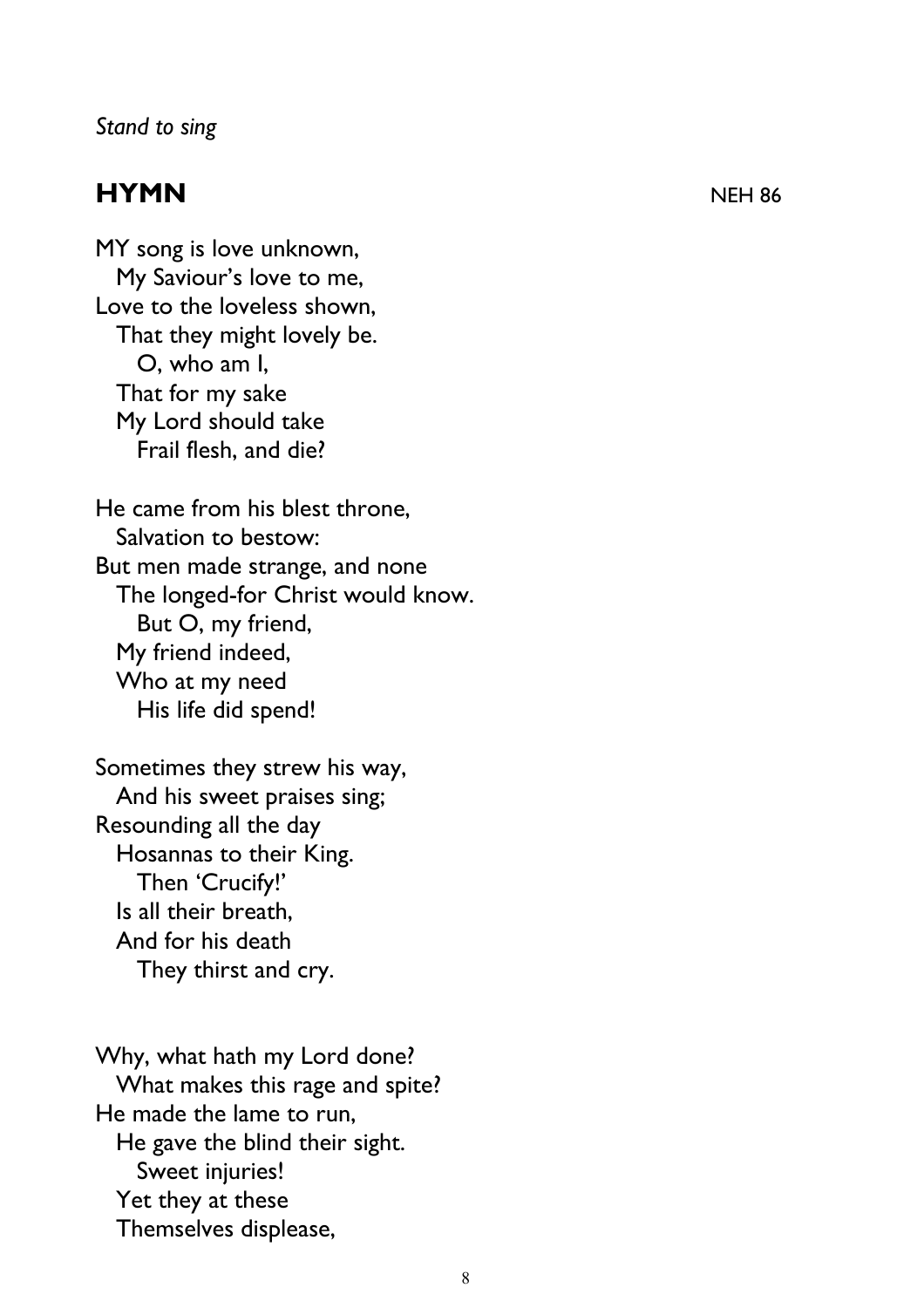And 'gainst him rise.

They rise, and needs will have My dear Lord made away; A murderer they save, The Prince of Life they slay. Yet cheerful he To suffering goes, That he his foes From thence might free.

In life no house, no home, My Lord on earth might have; In death no friendly tomb, But what a stranger gave. What may I say? Heav'n was his home; But mine the tomb Wherein he lay.

Here might I stay and sing, No story so divine; Never was love, dear King, Never was grief like thine! This is my friend, In whose sweet praise I all my days Could gladly spend.

*Words: Samuel Crossman (1624-83) Tune: LOVE UNKNOWN – John Ireland (1879-1962)*

*Sit for the Reading*

Second Reading *Philippians 2 v5–11 Read by Roderick Burrows*

Have this mind among yourselves, which is yours in Christ Jesus, who, though he was in the form of God, did not count equality with God a thing to be grasped, but emptied himself, taking the form of a servant, being born in the likeness of men. And being found in human form he humbled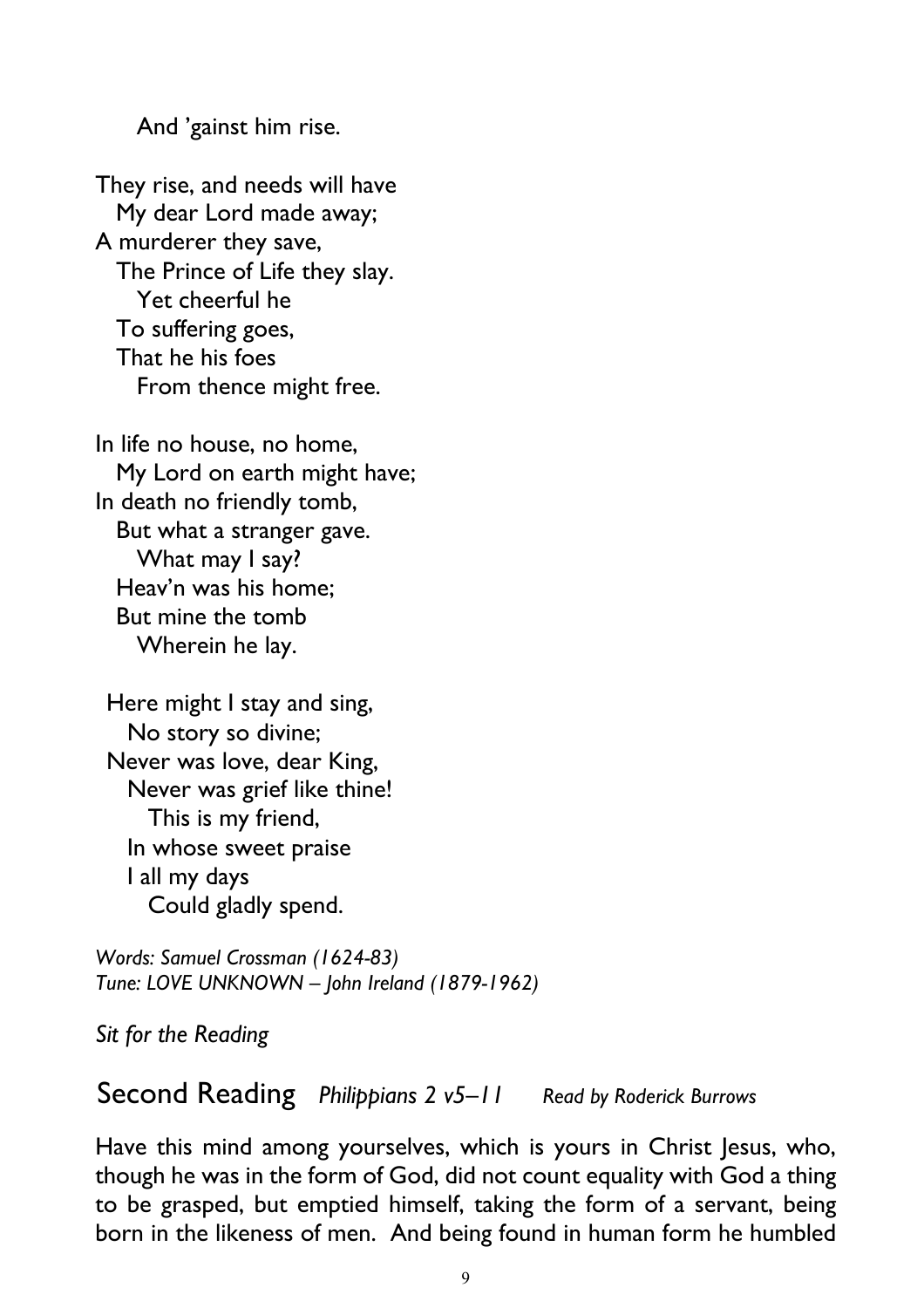himself and became obedient unto death, even death on a cross. Therefore God has highly exalted him and bestowed on him the name which is above every name, that at the name of Jesus every knee should bow, in heaven and on earth and under the earth, and every tongue confess that Jesus Christ is Lord, to the glory of God the Father.

This is the word of the Lord.

*All* **Thanks be to God.**

**Gradual Psalm** 31, 9-16 *sung by the Choir*

Thou hast not shut me up into the hand of the enemy:

but hast set my feet in a large room.

Have mercy upon me, O Lord, for I am in trouble:

and mine eye is consumed for very heaviness; yea, my soul and my body.

For my life is waxen old with heaviness:

and my years with mourning.

My strength faileth me, because of mine iniquity:

and my bones are consumed.

I became a reproof among all mine enemies, but especially among my neighbours:

and they of mine acquaintance were afraid of me; and they that did see me without conveyed themselves from me.

I am clean forgotten, as a dead man out of mind:

I am become like a broken vessel.

For I have heard the blasphemy of the multitude: and fear is on every side, while they conspire together against me, and take their counsel to take away my life.

But my hope hath been in thee, O Lord:

I have said, Thou art my God.

*Please stand for the announcement of the Passion Gospel (Please sit after it has been announced.)*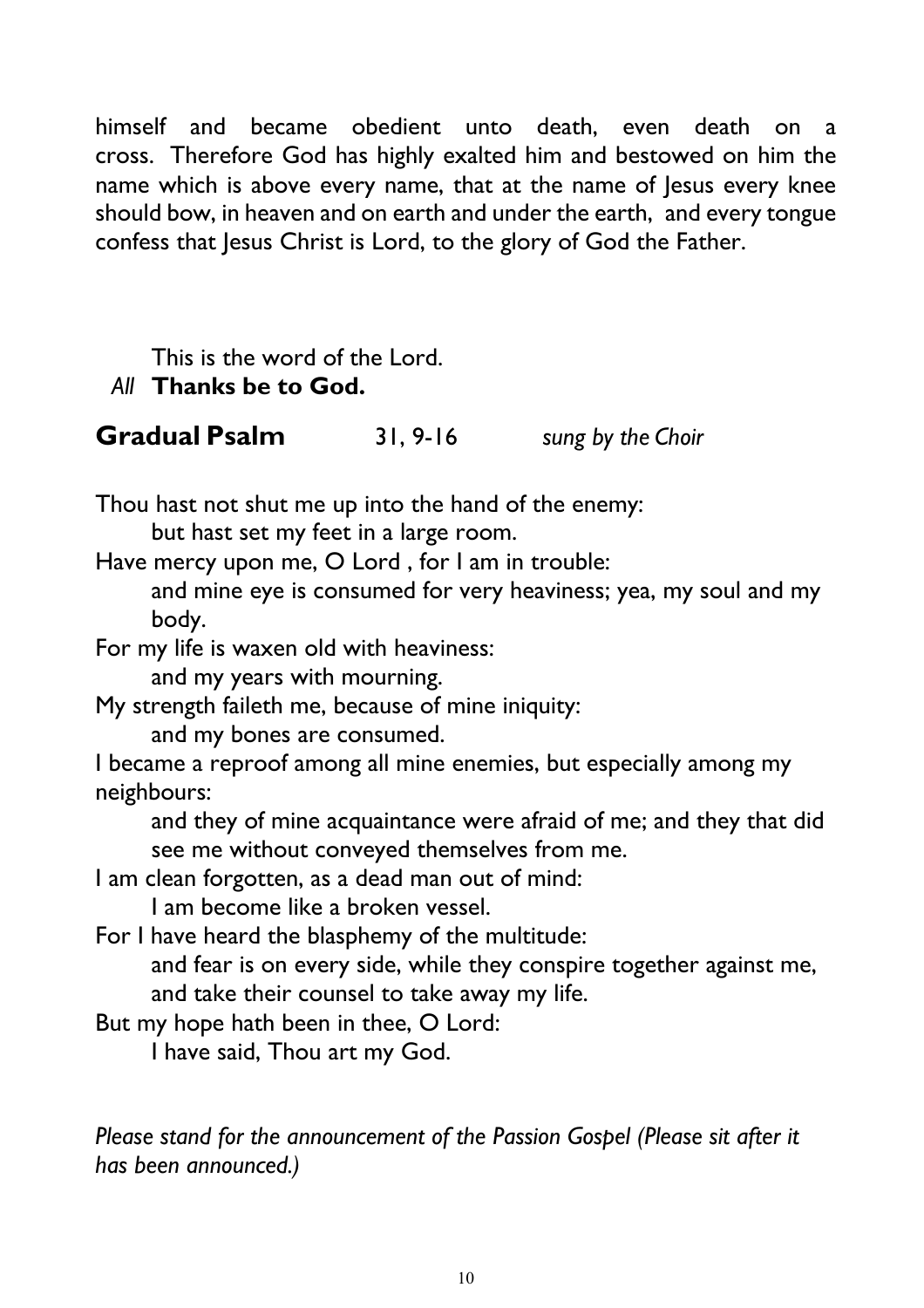# THE PASSION OF OUR LORD JESUS CHRIST ACCORDING TO SAINT LUKE

*– Music: Ludovico Viadana (1560-1627)*

*[The words are on the card provided]*

### **THE NICENE CREED**

*Stand to say the Creed*

*All* **I believe in one God the Father almighty, maker of heaven and earth, and of all things visible and invisible: And in one Lord Jesus Christ the only-begotten Son of God, begotten of his Father before all worlds, God of God, Light of Light, very God of very God, begotten, not made, being of one substance with the Father, by whom all things were made; who for us men and for our salvation came down from heaven, and was incarnate by the Holy Ghost of the Virgin Mary, and was made man, and was crucified also for us under Pontius Pilate. He suffered and was buried, and the third day he rose again according to the Scriptures, and ascended into heaven, and sitteth on the right hand of the Father. And he shall come again with glory to judge both the quick and the dead: whose kingdom shall have no end. And I believe in the Holy Ghost, the Lord and giver of life, who proceedeth from the Father and the Son, who with the Father and the Son together is worshipped and glorified, who spake by the prophets. And I believe one catholic and apostolic Church. I acknowledge one baptism for the remission of sins. And I look for the resurrection of the dead, and the life of the world to come.**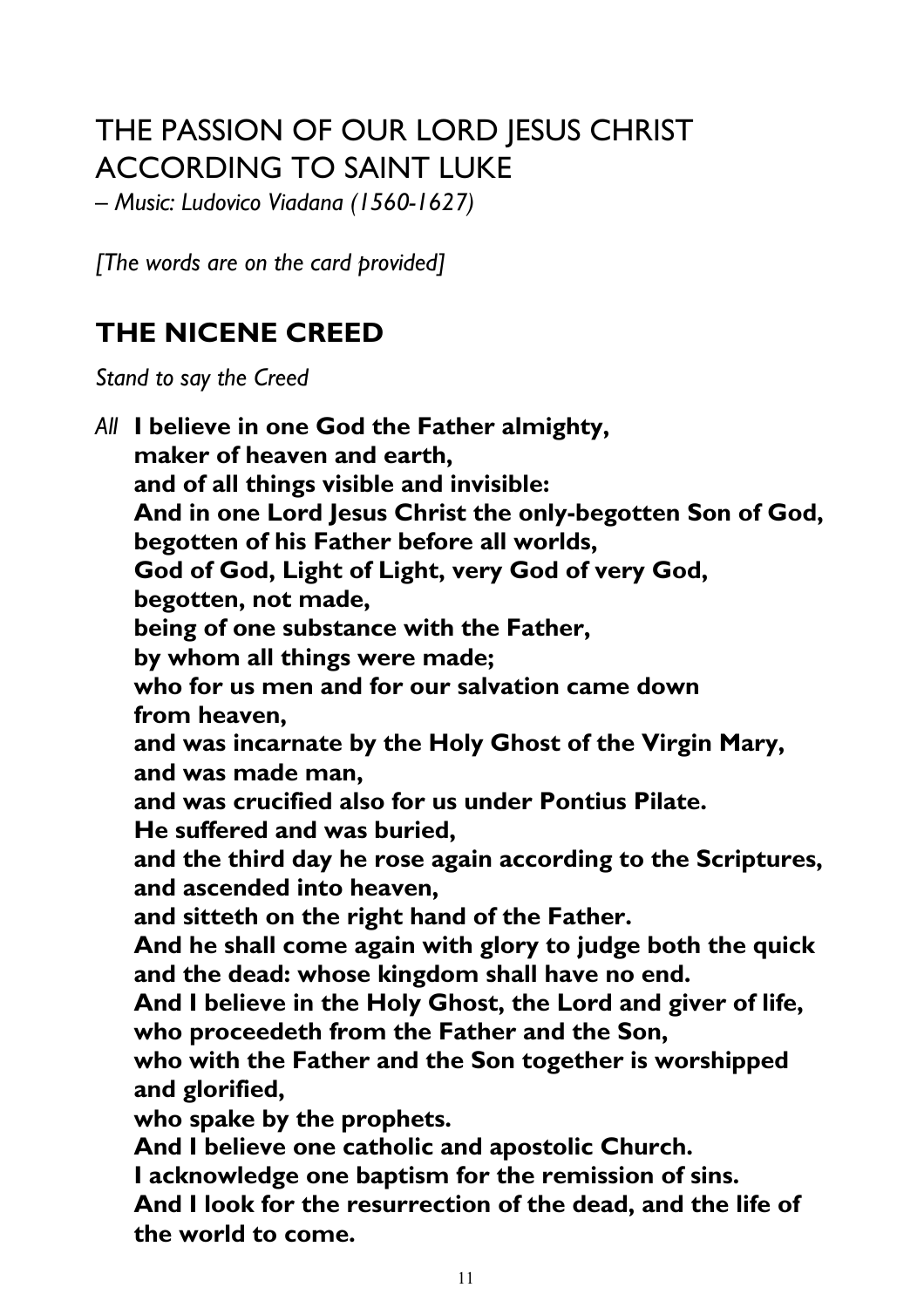#### **Amen.**

*Sit as the Altar is prepared*

# **THE LITURGY OF THE SACRAMENT**

*As the Altar is prepared the Choir sings and a collection is taken*

#### **Anthem**

reply.

Glory and honour, and laud be to Thee, King Christ the Redeemer! Children before whose steps rais'd their Hosannas of praise.

Israel's Monarch art thou, and the glorious offspring of David, Thou that approachest a King blest in the name of the Lord.

Glory and honour, and laud be to Thee, King Christ the Redeemer! Children before whose steps rais'd their Hosannas of praise.

"Glory to thee in the highest" the heav'nly armies are singing: "Glory to thee upon earth" man and creation

Glory and honour, and laud be to Thee, King Christ the Redeemer! Children before whose steps rais'd their Hosannas of praise.

Met there with Palms in their hands that day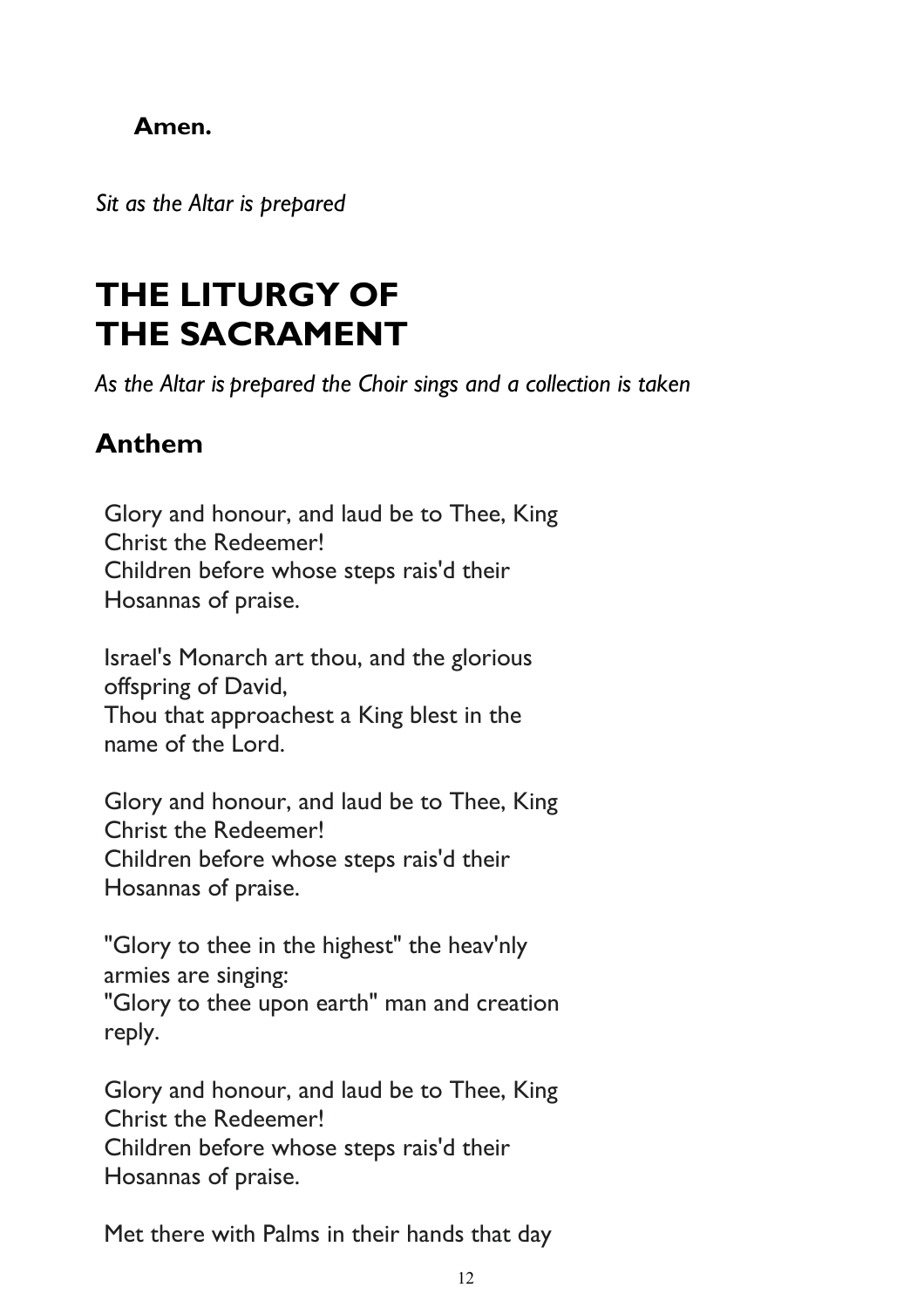the folk of the Hebrews: We with our prayers and our hymns now to thy presence approach. They to thee proffer'd their praise for to herald thy dolorous Passion, We to the King on his throne utter the Jubilant hymn. They were then pleasing to thee, unto thee our devotion be pleasing. Merciful King, kind King, Who in all goodness art pleas'd. Glory and honour, and laud be to Thee, King Christ the Redeemer! Children before whose steps rais'd their Hosannas of praise. *Words: John Mason Neale translated from Theodulph Music: Charles Wood (1866-*

**INTERCESSIONS**

*of Orleans (IX century)*

Let us pray for the whole state of Christ's Church militant here in earth.

*1926)*

*Brief biddings are given*

Almighty and ever-living God, who by thy holy apostle hast taught us to make prayers and supplications, and to give thanks, for all men: we humbly beseech thee most mercifully to accept our alms and oblations, and to receive these our prayers, which we offer unto thy divine majesty; beseeching thee to inspire continually the universal Church with the spirit of truth, unity, and concord: and grant, that all they that do confess thy holy name may agree in the truth of thy holy word, and live in unity and godly love.

We beseech thee also to save and defend all Christian kings, princes and governors; and specially thy servant Elizabeth our Queen*,* that under her we may be godly and quietly governed: and grant unto her whole Council, and to all that are put in authority under her, that they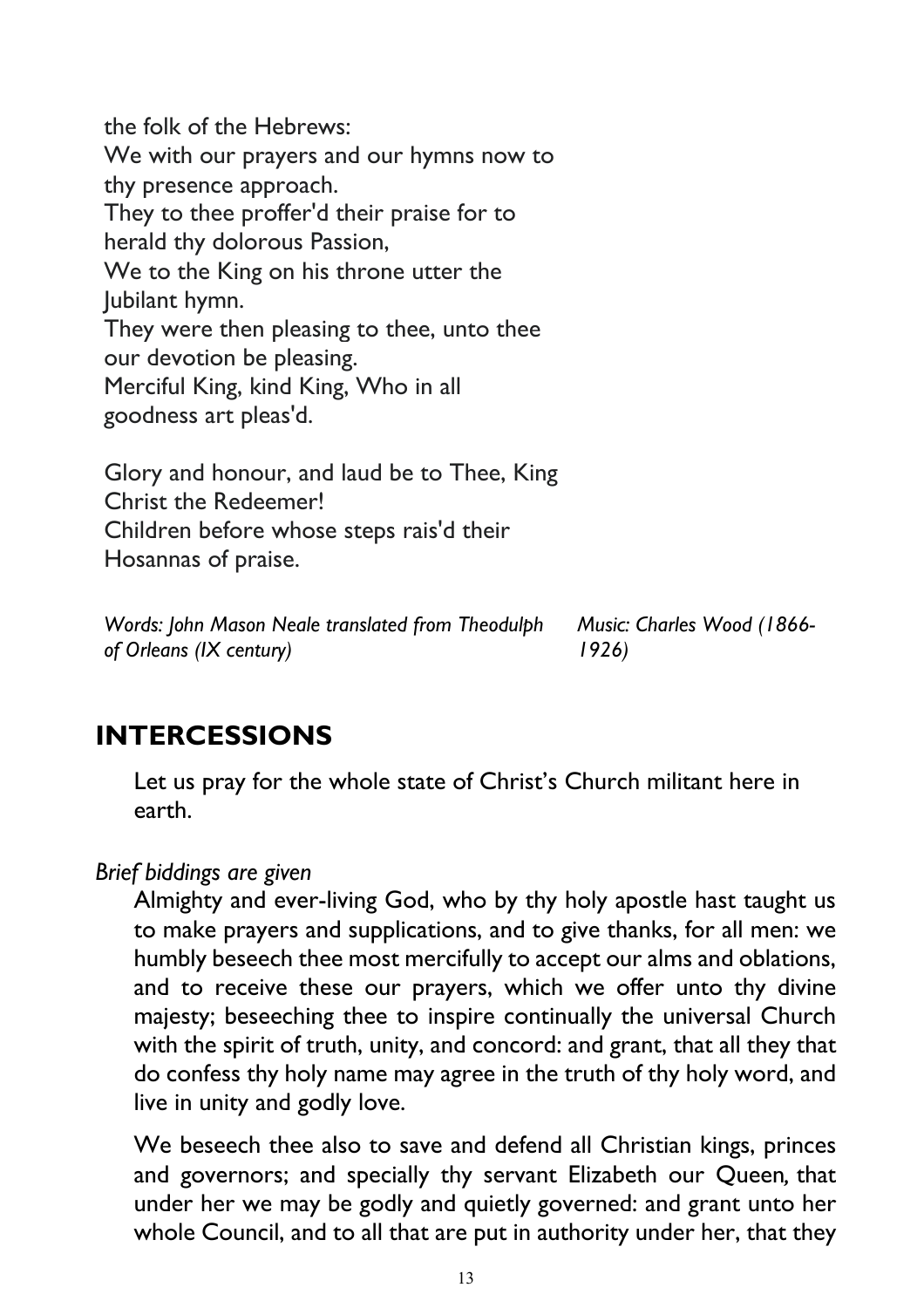may truly and impartially minister justice, to the punishment of wickedness and vice, and to the maintenance of thy true religion and virtue.

Give grace, O heavenly Father, to all bishops, priests and deacons, that they may both by their life and doctrine set forth thy true and lively word, and rightly and duly administer thy holy sacraments: and to all thy people give thy heavenly grace; and specially to this congregation here present; that, with meek heart and due reverence, they may hear and receive thy holy word; truly serving thee in holiness and righteousness all the days of their life.

And we most humbly beseech thee of thy goodness, O Lord, to comfort and succour all them, who in this transitory life are in trouble, sorrow, need, sickness, or any other adversity.

And we also bless thy holy name for all thy servants departed this life in thy faith and fear; beseeching thee to give us grace so to follow their good examples, that with them we may be partakers of thy heavenly kingdom.

Grant this, O Father, for Jesus Christ's sake, our only mediator and advocate.

*All* **Amen.**

*We say together the Chapel Prayer*

**O eternal Lord God, our Creator and our Judge, hear our prayer as we offer to Thee our worship and thanksgiving. Keep us mindful of those who have conducted their business on the seas in the defence of this realm; those who have worshipped in this Chapel through the centuries and those who seek now both to follow their faithful example and to spread the glorious news of Thy gospel. Preserve us in all our doings and grant us Thy continuous help. We ask this in the name of Him whose Light we follow, shining as a beacon across the ocean of our life, even Jesus Christ our Lord. Amen.**

*All sing*

**O Trinity of love and power,**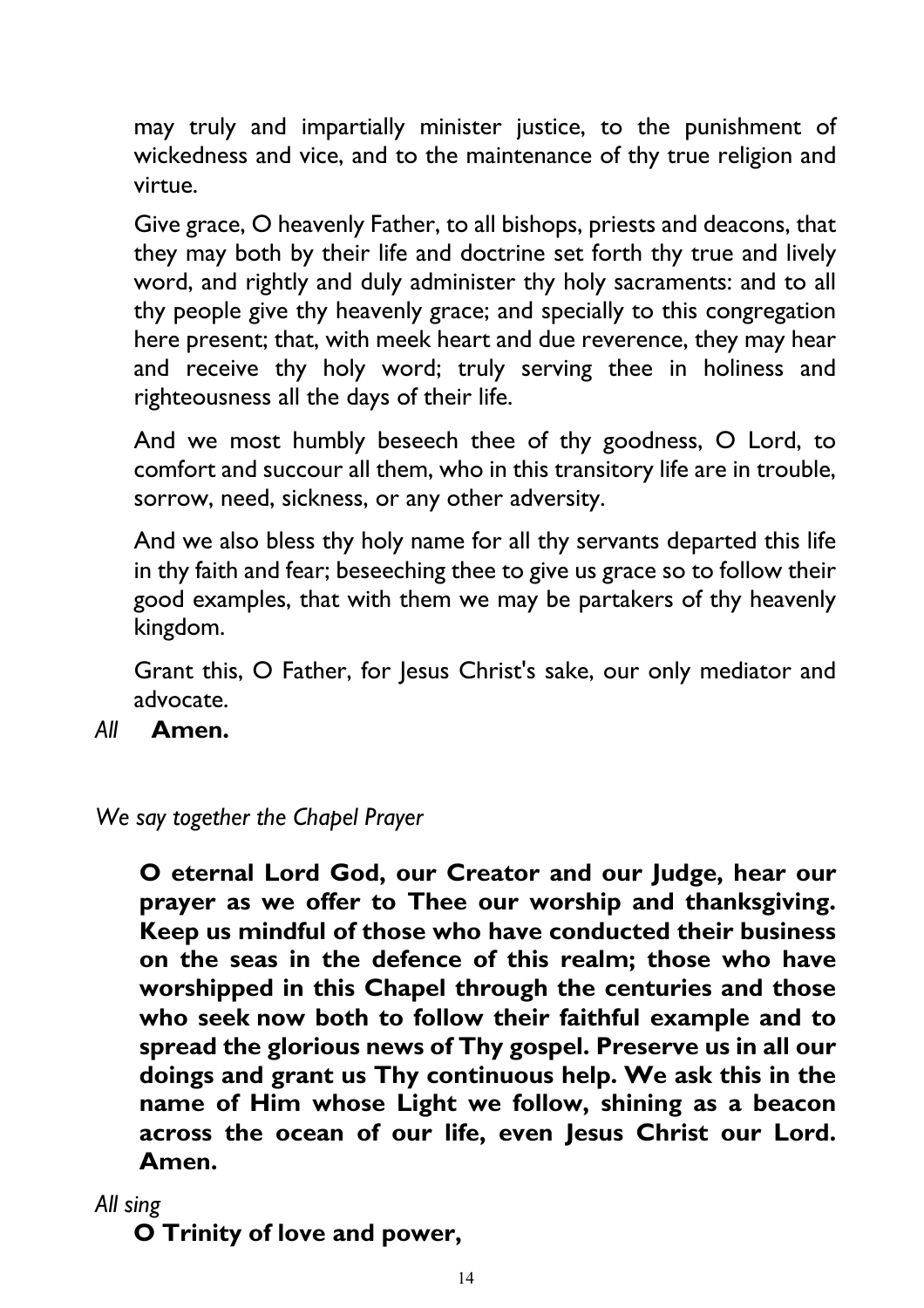**Our brethren shield in danger's hour; From rock and tempest, fire and foe, Protect them whereso'er they go: And ever let there rise to Thee Glad hymns of praise from land and sea.**

*Words: William Whiting (1825-1878) Tune: MELITA*

#### **INVITATION TO CONFESSION**

Ye that do truly and earnestly repent you of your sins, and are in love and charity with your neighbours, and intend to lead a new life, following the commandments of God, and walking from henceforth in his holy ways: draw near with faith, and take this holy sacrament to your comfort; and make your humble confession to almighty God, meekly kneeling upon your knees.

#### **CONFESSION**

- *All* **Almighty God, Father of our Lord Jesus Christ, maker of all things, judge of all men: we acknowledge and bewail our manifold sins and wickedness, which we, from time to time, most grievously have committed, by thought, word and deed, against thy divine majesty, provoking most justly thy wrath and indignation against us. We do earnestly repent, and are heartily sorry for these our misdoings; the remembrance of them is grievous unto us; the burden of them is intolerable. Have mercy upon us, have mercy upon us, most merciful Father; for thy Son our Lord Jesus Christ's sake, forgive us all that is past; and grant that we may ever hereafter serve and please thee in newness of life, to the honour and glory of thy name; through Jesus Christ our Lord.**
- *All* **Amen.**

## **ABSOLUTION**

Almighty God, our heavenly Father, who of his great mercy hath promised forgiveness of sins to all them that with hearty repentance and true faith turn unto him: have mercy upon you; pardon and deliver you from all your sins; confirm and strengthen you in all goodness; and bring you to everlasting life; through Jesus Christ our Lord.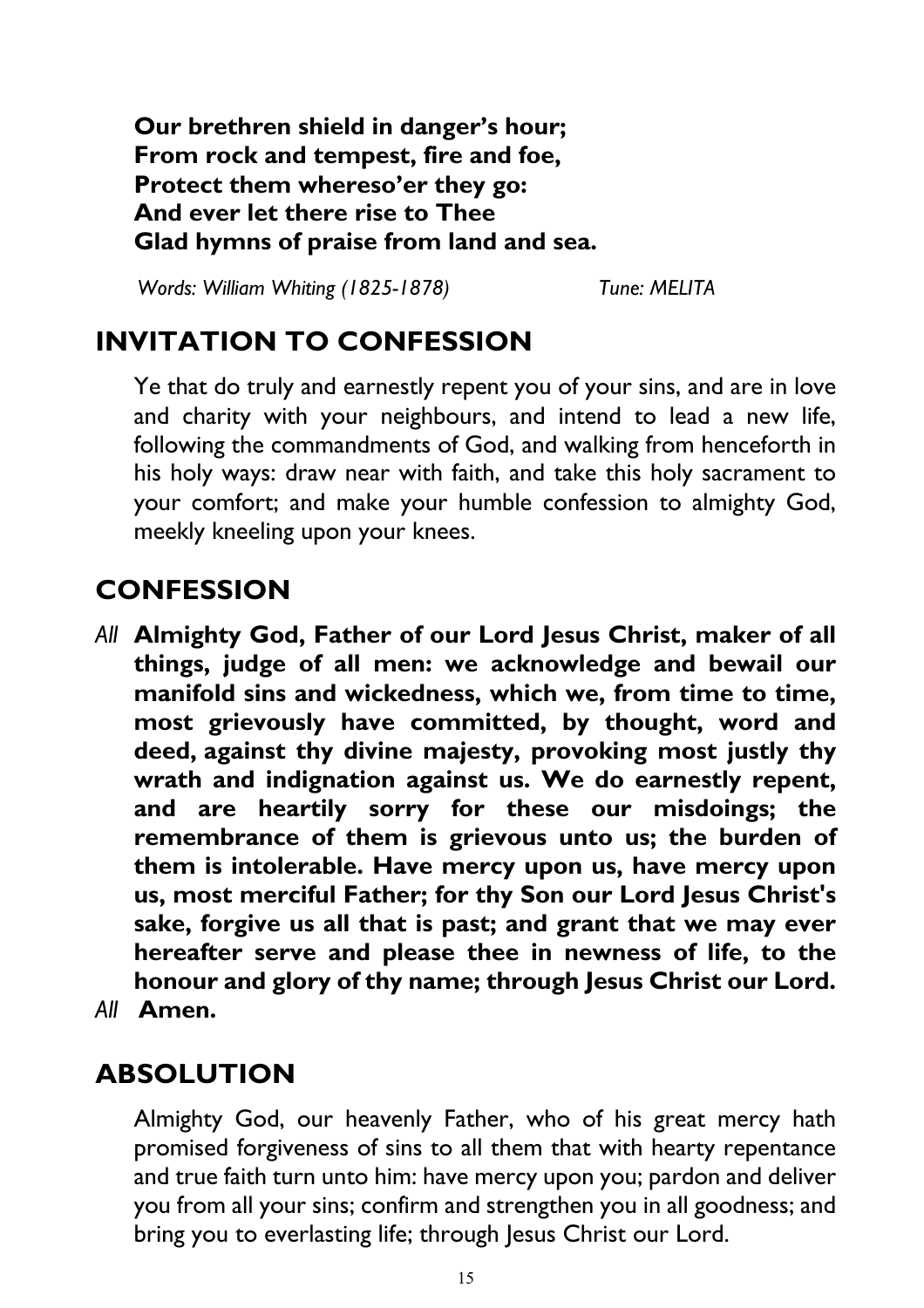## **THE COMFORTABLE WORDS**

Hear what comfortable words our Saviour Christ saith unto all that truly turn to him: Come unto me, all that travail and are heavy laden, and I will refresh you. *Matthew 11.28*

So God loved the world, that he gave his only-begotten Son, to the end that all that believe in him should not perish, but have everlasting life. *John 3.16*

#### **PREFACE**

The Lord be with you

*All* **and with thy spirit.**

Lift up your hearts.

#### *All* **We lift them up unto the Lord.**

Let us give thanks unto our Lord God.

#### *All* **It is meet and right so to do.**

It is very meet, right and our bounden duty, that we should at all times, and in all places, give thanks unto thee, O Lord, holy Father, almighty, everlasting God.

Therefore with angels and archangels, and with all the company of heaven, we laud and magnify thy glorious name, evermore praising thee, and singing:

*Choir* Sanctus, sanctus, sanctus    Dominus Deus Sabaoth.   Pleni sunt coeli et terra gloria tua.   Hosanna in excelsis.   

> *Holy, holy, holy, Lord God of hosts, heaven and earth are full of thy glory. Glory be to thee, O Lord most high.*

Benedictus qui venit in nomine Domini.   Hosanna in excelsis.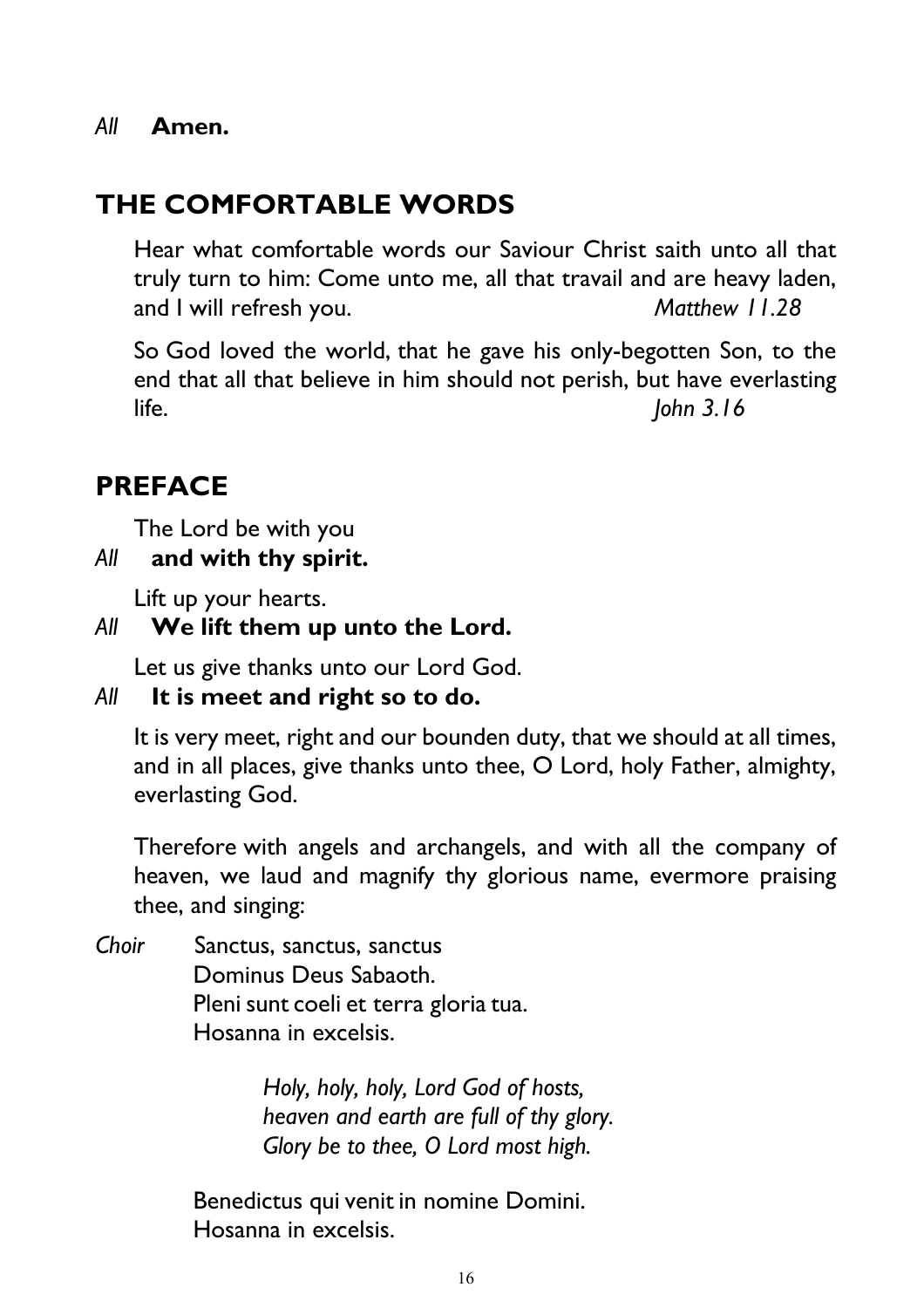*Blessed is he that cometh in the name of the Lord. Hosanna in the highest.*   

#### **PRAYER OF HUMBLE ACCESS**

*All* **We do not presume to come to this thy table, O merciful Lord, trusting in our own righteousness, but in thy manifold and great mercies. We are not worthy so much as to gather up the crumbs under thy table. But thou art the same Lord, whose property is always to have mercy: grant us therefore, gracious Lord, so to eat the flesh of thy dear Son Jesus Christ, and to drink his blood, that our sinful bodies may be made clean by his body, and our souls washed through his most precious blood, and that we may evermore dwell in him, and he in us. Amen.**

### **PRAYER OF CONSECRATION**

Almighty God, our heavenly Father, who of thy tender mercy didst give thine only Son Jesus Christ to suffer death upon the cross for our redemption; who made there (by his one oblation of himself once offered) a full, perfect and sufficient sacrifice, oblation and satisfaction for the sins of the whole world; and did institute, and in his holy gospel command us to continue, a perpetual memory of that his precious death, until his coming again: Hear us, O merciful Father, we most humbly beseech thee; and grant that we receiving these thy creatures of bread and wine, according to thy Son our Saviour Jesus Christ's holy institution, in remembrance of his death and passion, may be partakers of his most blessed body and blood: who, in the same night that he was betrayed, took bread; and, when he had given thanks, he brake it, and gave it to his disciples, saying, Take, eat; this is my body which is given for you: do this in remembrance of me. Likewise after supper he took the cup; and, when he had given thanks, he gave it to them, saying, Drink ye all of this; for this is my blood of the new testament, which is shed for you and for many for the remission of sins: do this, as oft as ye shall drink it, in remembrance of me.

#### *All* **Amen.**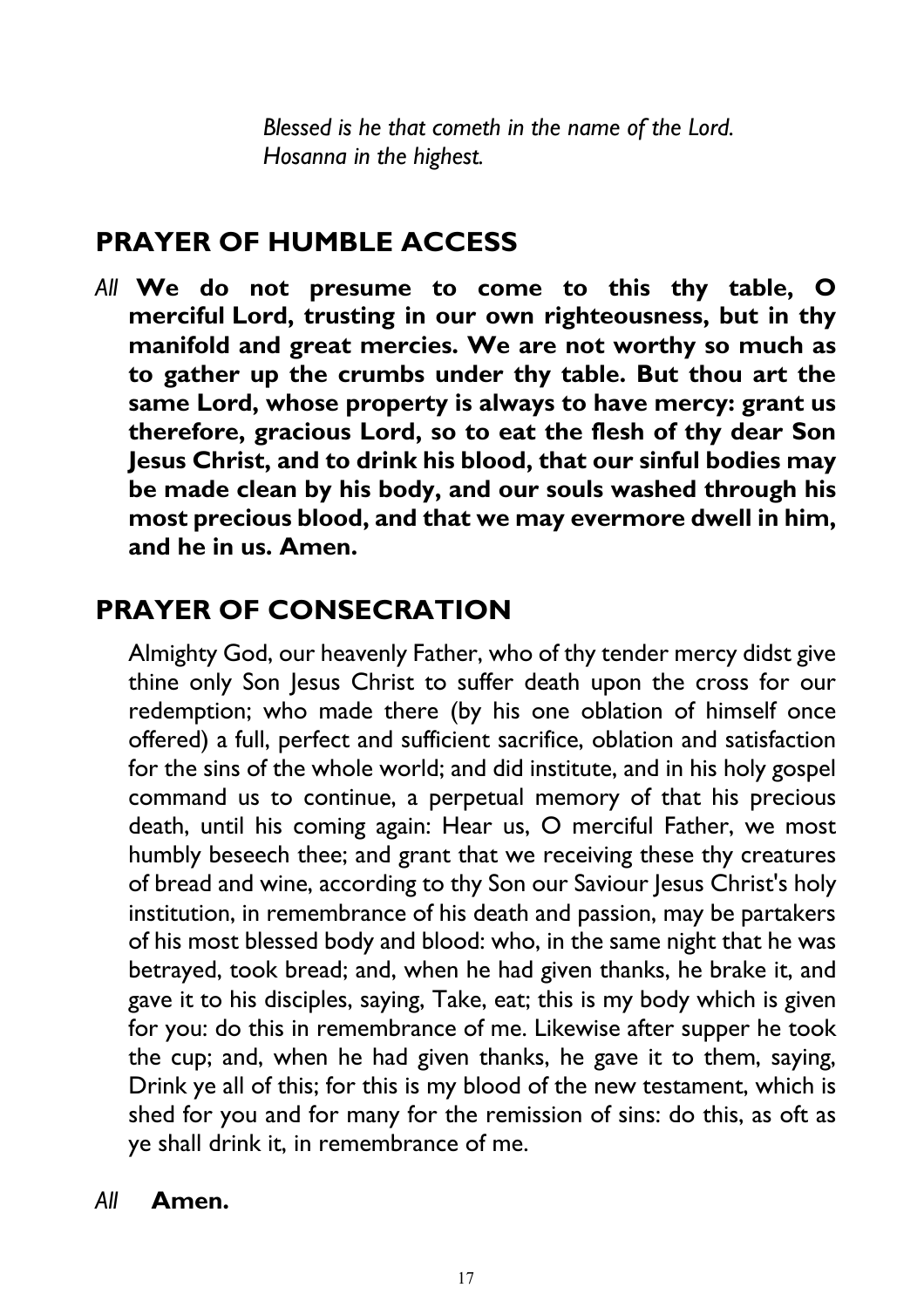### **AGNUS DEI**

Agnus Dei,    qui tollis peccata mundi,    miserere nobis.   *O Lamb of God, that takest away the sins of the world, have mercy upon us.*  

Agnus Dei,    qui tollis peccata mundi,    dona nobis pacem.   *O Lamb of God, that takest away the sins of the world, grant us peace.*  

*The President receives communion. Members of the congregation are invited to come forward to receive Communion or a Blessing. The Communion and the Blessing are given and received in silence. Please follow the directions of the stewards.*

## **DURING COMMUNION** *music is played*

# **THE LORD'S PRAYER**

As our Saviour Christ hath commanded and taught us, we are bold to say

*All* **Our Father, which art in heaven, hallowed be thy name; thy kingdom come; thy will be done, in earth as it is in heaven. Give us this day our daily bread. And forgive us our trespasses, as we forgive them that trespass against us. And lead us not into temptation; but deliver us from evil. For thine is the kingdom, the power and the glory, for ever and ever. Amen.**

# **PRAYER AFTER COMMUNION**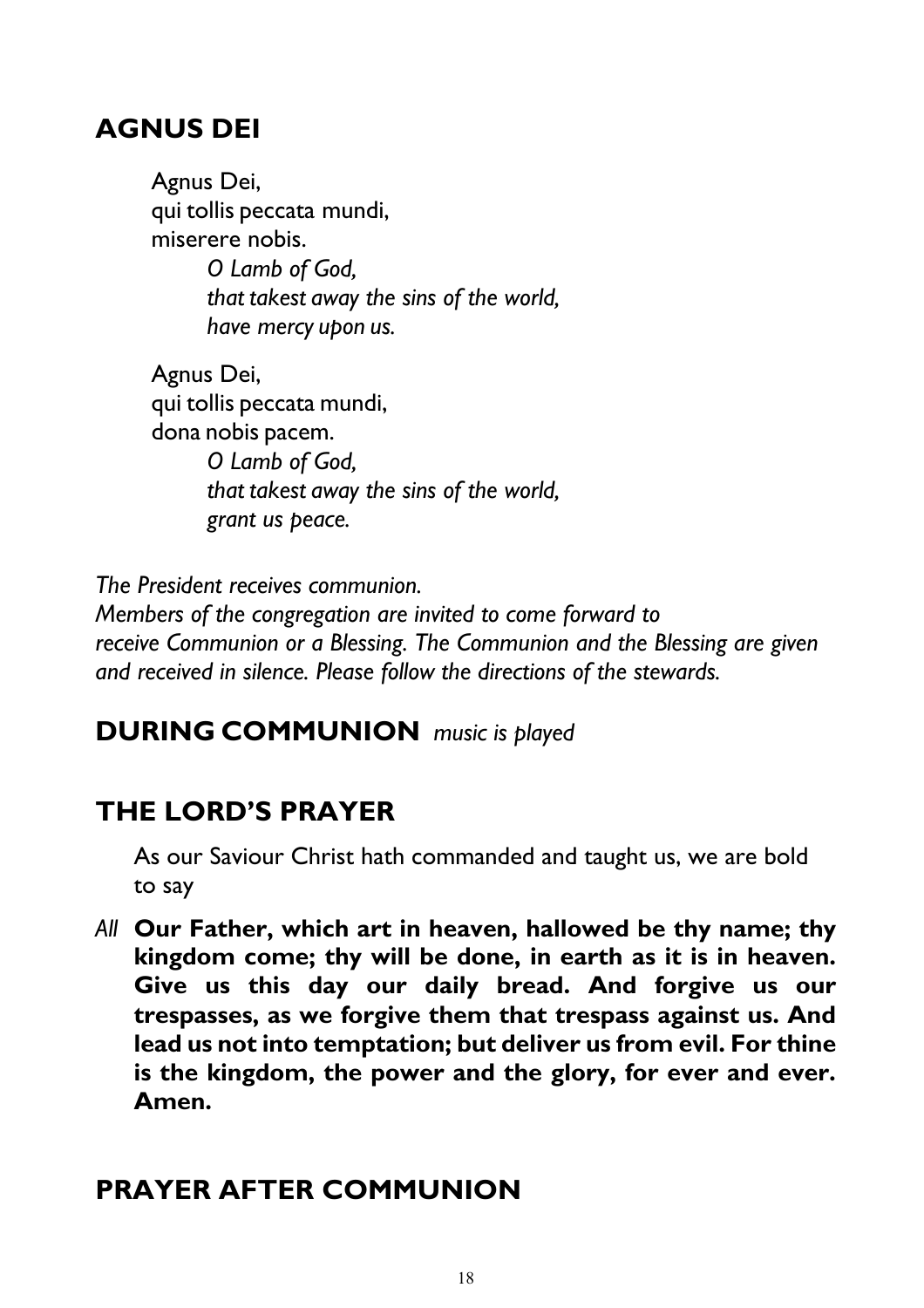Almighty and ever-living God, we most heartily thank thee, for that thou dost vouchsafe to feed us, who have duly received these holy mysteries, with the spiritual food of the most precious body and blood of thy Son our Saviour Jesus Christ; and dost assure us thereby of thy favour and goodness towards us; and that we are very members incorporate in the mystical body of thy Son, which is the blessed company of all faithful people; and are also heirs through hope of thy everlasting kingdom, by the merits of the most precious death and passion of thy dear Son. And we most humbly beseech thee, O heavenly Father, so to assist us with thy grace, that we may continue in that holy fellowship, and do all such good works as thou hast prepared for us to walk in; through Jesus Christ our Lord, to whom, with thee and the Holy Ghost, be all honour and glory, world without end.

*All* **Amen.**

#### **NOTICES**

# **THE DISMISSAL**

#### **BLESSING**

The peace of God, which passeth all understanding, keep your hearts and minds in the knowledge and love of God, and of his Son Jesus Christ our Lord: and the blessing of God almighty, the Father, the Son, and the Holy Ghost, be amongst you and remain with you always.

#### *All* **Amen.**

#### **HYMN** NEH 95

WHEN I survey the wondrous Cross,    On which the Prince of glory died, My richest gain I count but loss,    And pour contempt on all my pride.

Forbid it, Lord, that I should boast    Save in the death of Christ my God; All the vain things that charm me most,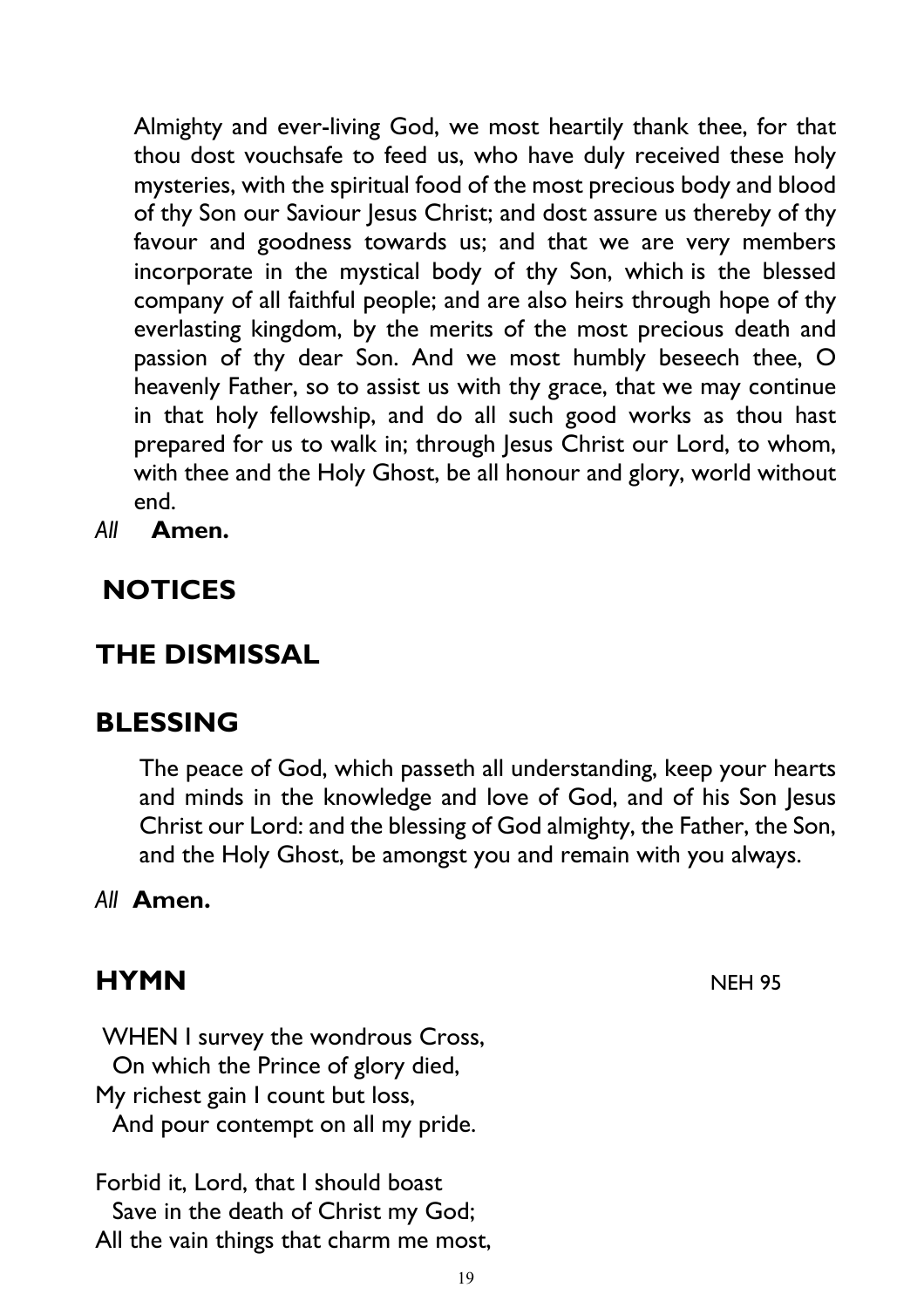I sacrifice them to his blood.

See from his head, his hands, his feet,    Sorrow and love flow mingled down; Did e'er such love and sorrow meet,    Or thorns compose so rich a crown?

His dying crimson like a robe,    Spreads o'er his body on the Tree; Then am I dead to all the globe,    And all the globe is dead to me.

Were the whole realm of nature mine,    That were an offering far too small; Love so amazing, so divine,    Demands my soul, my life, my all.

*Words: Isaac Watts (1674-1748) Tune: ROCKINGHAM – Adapted by Edward Miller (1731-1807)*

#### **DISMISSAL**

Go in peace, to love and serve the Lord.

*All* **In the name of Christ. Amen.**

## **VOLUNTARY**

*Offertoire sur les Grands Jeux* François Couperin (1668-1733)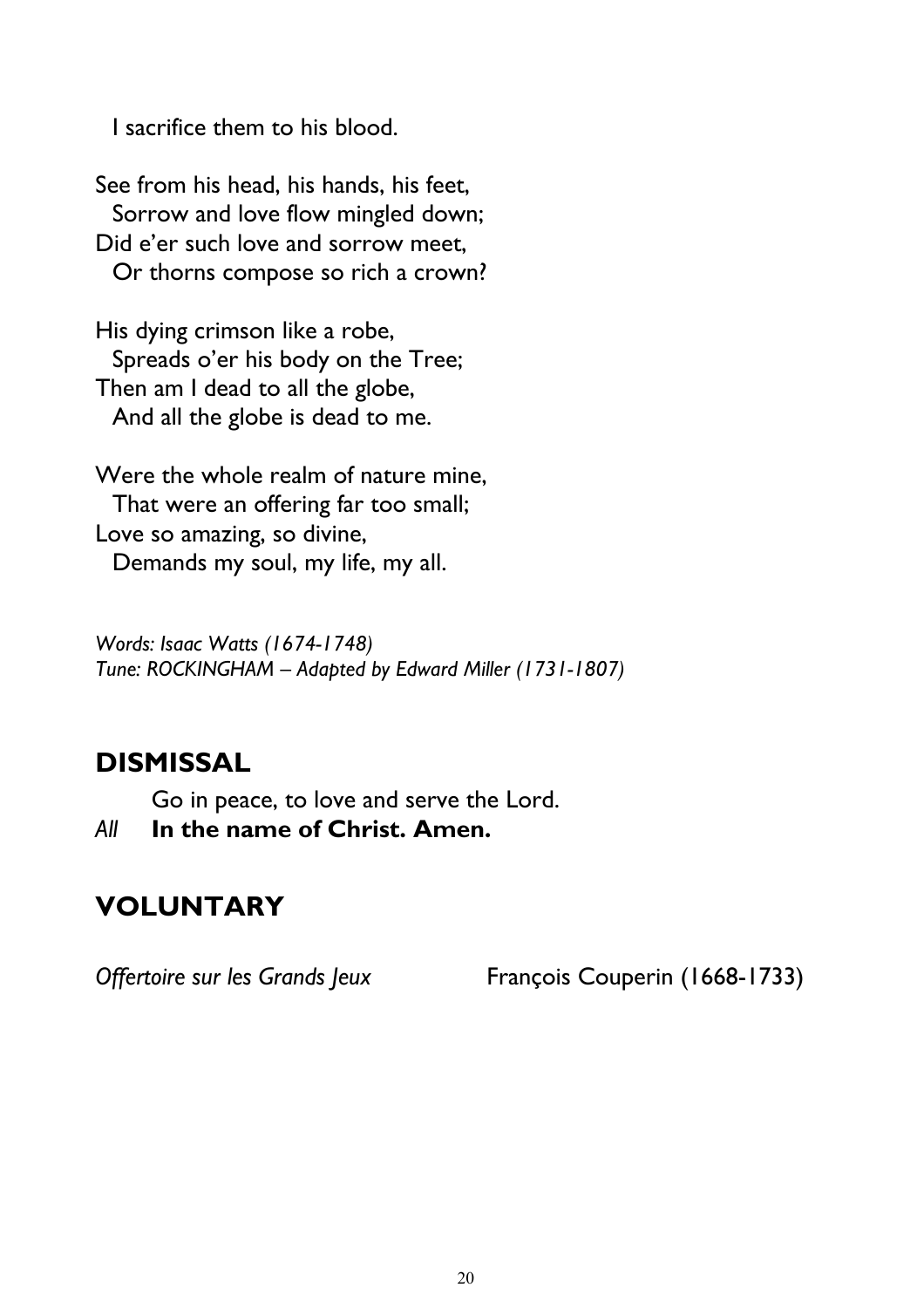#### **The Old Royal Naval College Chapel Fund (Reg Charity No 1073436)**

For both UK Tax payers and Non-Tax payers willing to donate money by means of a Bank Standing Order please complete the following form and take/send it to your Bank for processing. Alternatively use the payment details to create a Standing Order with your Bank on-line.

#### **STANDING ORDER FORM**

| To:                                                           |  |                                                                                                                 |  |
|---------------------------------------------------------------|--|-----------------------------------------------------------------------------------------------------------------|--|
|                                                               |  |                                                                                                                 |  |
|                                                               |  |                                                                                                                 |  |
| <b>Please pay: TSB Bank plc</b>                               |  | <b>Sort Code: 30-93-70 Account No: 00415076</b><br><b>Account Name:</b> The Old Royal Naval College Chapel Fund |  |
|                                                               |  |                                                                                                                 |  |
|                                                               |  |                                                                                                                 |  |
| (*Please delete as required)<br><b>Account to be debited:</b> |  | Every *week/*month/*year commencing: (dd/mm/yyyy)                                                               |  |
|                                                               |  |                                                                                                                 |  |
| (*Please delete as required)                                  |  | This is a new*/replacement*/additional* standing order                                                          |  |

**Signature:** ……………………………………………………………………...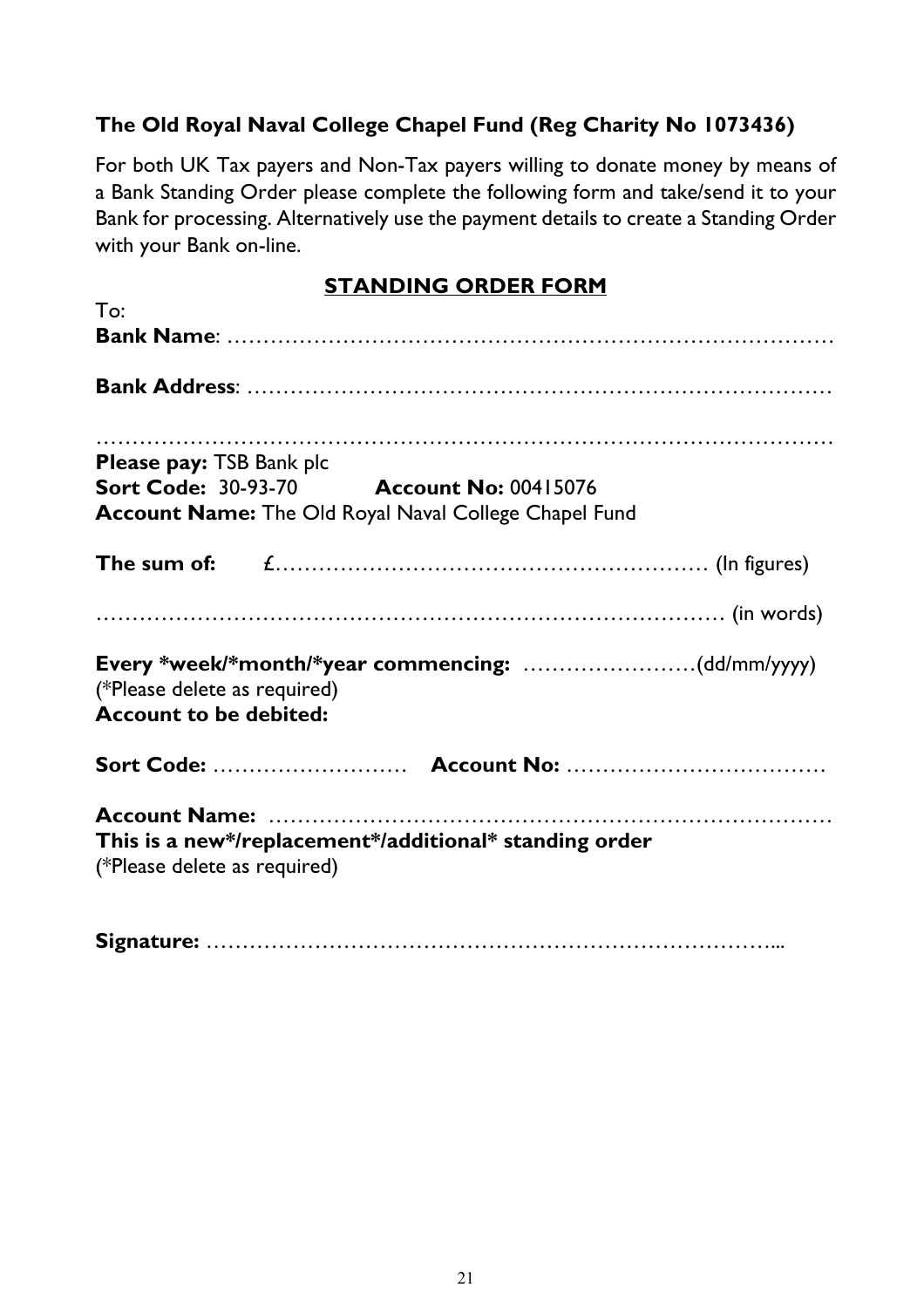#### **The Old Royal Naval College Chapel Fund Gift Aid Scheme for UK Tax Payers**

Your donation is boosted by 25p for every  $\mathcal L$  I you donate. Since we are a Charity, Gift Aid is reclaimed by us from the tax you pay for the current tax year.

Money donated using the yellow envelopes available in the Chapel marked with your name, address and date is eligible for Gift Aid without a consent form.

Tax Payers willing to donate money by means of a Bank Standing Order are asked to complete the following Consent Form, detach it from the adjacent Standing Order form and give to a Chapel representative or e-mail to ornccgiftaidofficer@gmail.com

Those wishing to donate using their Credit or Debit Card are asked to complete the following Consent form and return it as above to enable us to relate your donation to your name and address.

#### **GIFT AID CONSENT FORM**

Your name and address are needed to identify you as a current UK taxpayer.

**Data Protection**: The information you give will be held securely and only used for making a Gift Aid claim. It will not be used for marketing nor shared with, or sold to, any other organisation.

#### **Declaration:**

I wish to Gift Aid any donations I make today or in the future to The Old Royal Naval College Chapel Fund.

I am a UK taxpayer and understand that if I pay less Income Tax and/or Capital Gains Tax than the amount of Gift aid claimed on all my donations, it is my responsibility to pay any difference.

| Name or e-mail given to Chapel |  |  |  |
|--------------------------------|--|--|--|
|                                |  |  |  |
|                                |  |  |  |

**Signature:** ……………………………………………………………………………

Please notify us if in the future you wish to cancel this declaration, change your name or home address or if you no longer pay sufficient tax to cover your donation.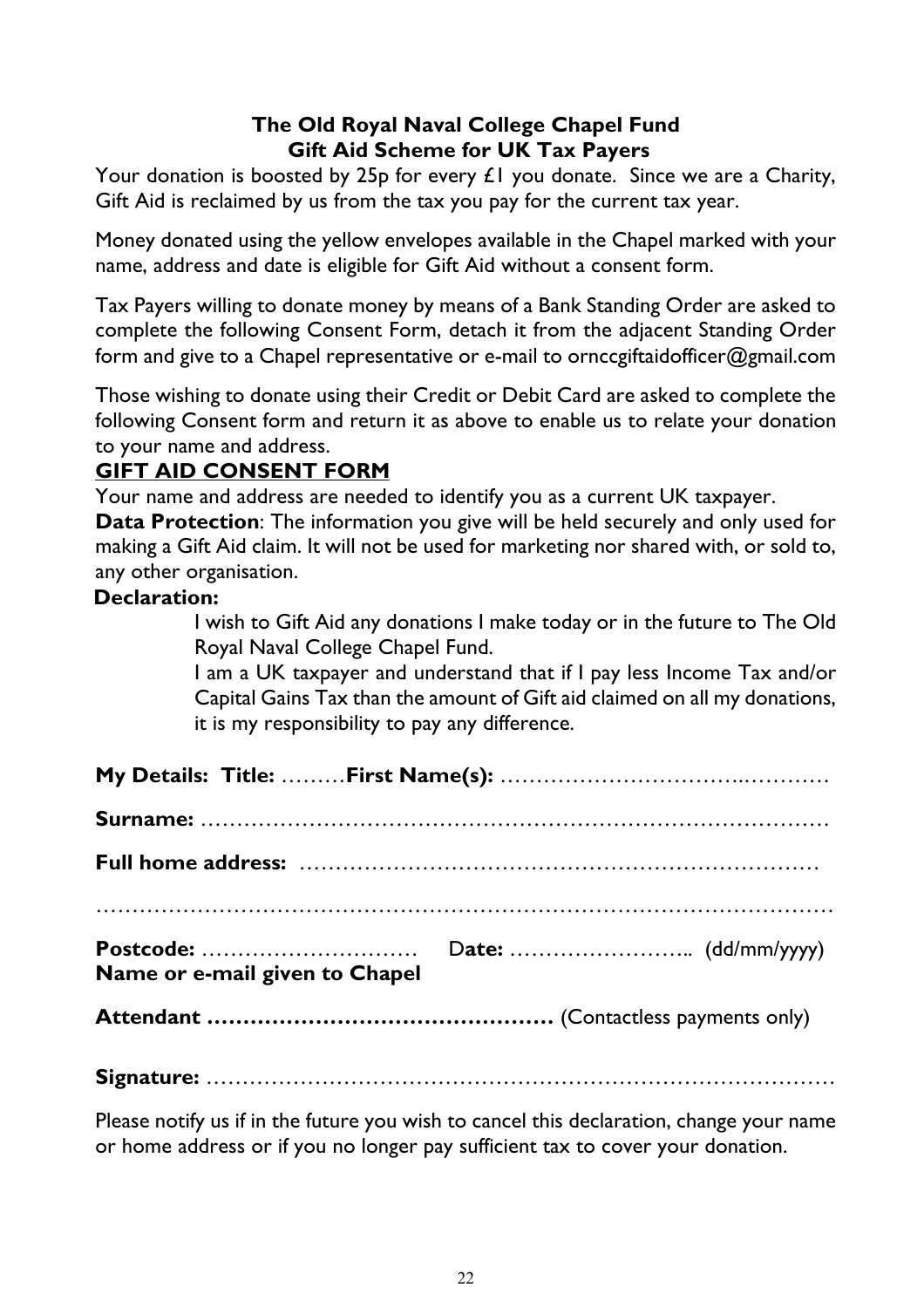# **Notices**

**CHARITY OF THE MONTH:** Mission Aviation Fellowship (or MAF) is a Christian organisation operating 27 programmes in developing countries to reach the world's forgotten people—those living out of sight, out of mind and out of hope. With land access denied by inaccessible terrain—due to natural disaster, war or economic crisis—thousands of communities are completely isolated. Operating nearly 140 light aircraft, MAF's pilots fly into more than 1400 remote destinations transporting essential medical care, food, water, relief teams and church workers to those in desperate need. Each flight carries practical help, spiritual hope and physical healing to thousands of men, women and children for whom flying is not a luxury but a lifeline.

**FLOWERS: Flowers removed for Lent.** 

**FOODBANK:** Please continue to support the foodbank. Foodbank use has increased significantly due to the pandemic.

There is a drop-off point in your local supermarket or at St Michael's Church, 1 Pond Road, London SE3 9JL on Tuesdays 10-11.30am. (Note new drop off times at the church) Non-perishable foods and toiletries greatly appreciated. Information on donating food and money on the foodbank website: https://greenwich.foodbank.org.uk/

**EVENSONG MONDAY AT 5.30PM:** *Hosanna to the Son of David* by Gibbons*, Responses* by Byrd*, Mag and Nunc in F* by Wood and *Salvator Mundi* by Tallis*.*

**UKRAINE CRISIS:** The Trustees of the Chapel Fund have on behalf of the congregation made a donation of £1000 to the Ukraine Humanitarian Appeal which the Disasters Emergency Committee has set up to provide assistance to people suffering the consequences of the Russian invasion. Individual donations may be made through www.dec.org.uk.

**CHAPEL CHOIR CONCERT***:* On Wednesday 13th April at 7 pm the Old Royal Naval College Trinity Laban Chapel Choir will be singing the German Requiem by Johannes Brahms in the Chapel. It lasts about 90 minutes, including a 15 minute interval. It will be accompanied by Jonathan Eyre, the chapel organist, at the piano. Tickets are £5 each, and they will be available from TL's What's On pages soon - https://www.trinitylaban.ac.uk/whats-on/event/old-royal-naval-college-trinity-labanchapel-choir/ and also through Blackheath Halls box office.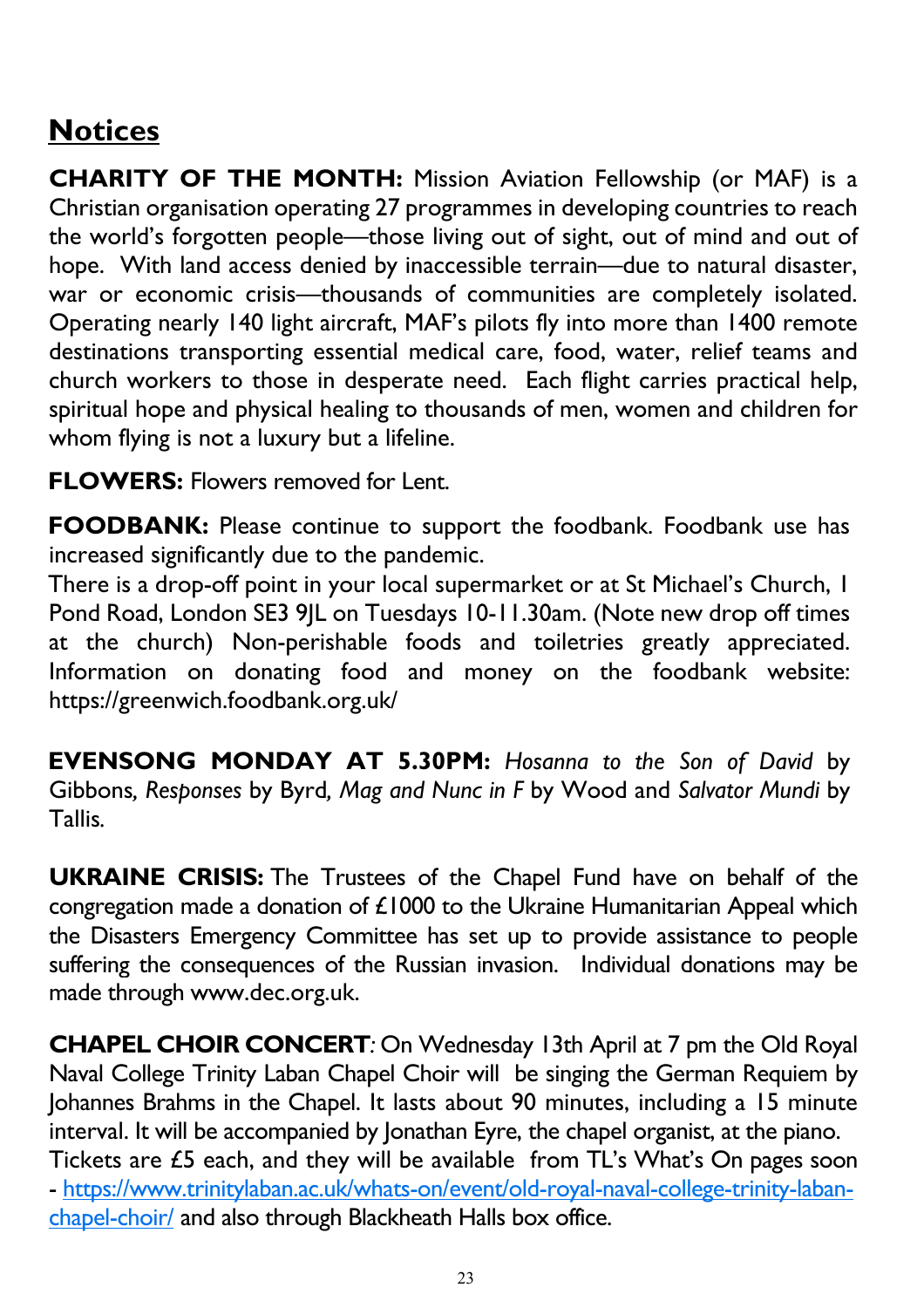**EASTER LILIES:** For several years lilies have been arranged in the Chapel for Easter morning, donated by members of the congregation, staff or visitors to the Chapel in memory of someone they love who has died. A full list of names will be included in the service sheet for Easter morning and will also be placed on the Altar. If you would like to make a donation towards these lilies a form is available at the back of the chapel together with an envelope and further instructions. If you have any queries please contact Christine Bevan (email cnbevan@hotmail.com if needed). **Today is the last day for taking orders**.

**WEDDING AND BAPTISM ENQUIRIES:** For Weddings, please contact the Chapel Manager. For Baptism, the Assistant Chaplain.

**CHAPEL MAILING LIST:** For those who would like to receive the Chapel's weekly email containing the weekly sheet for Sunday's service and any sermon notes or messages from the Chaplain please send your first and last name and email to Sofia, our chapel secretary at ornccsecretary@icloud.com with the subject line **Chapel Mailing List**.

# **FORTHCOMING SERVICES:**

*Hello!*

| <b>Thursday 14 April</b> | 8pm Maundy Thursday<br>Preacher: Revd. Faith Wakeling, Assistant Chaplain |
|--------------------------|---------------------------------------------------------------------------|
| <b>Friday 15 April</b>   | I I am Liturgy of Good Friday, followed by devotions at St.<br>Alfege     |
| <b>Sunday 17 April</b>   | I Iam Choral Eucharist, Easter Sunday                                     |
|                          | Preacher: Ven Alastair Cutting, Archdeacon of                             |
|                          | Lewisham and Greenwich                                                    |
| <b>Sunday 24 April</b>   | I Iam Sung Eucharist                                                      |
|                          | Preacher: Revd James Francis RN                                           |
| <b>Sunday I May</b>      | <b>I Iam Choral Eucharist</b>                                             |
|                          | Preacher: David McEvoy, Reader, St Alfege,                                |
|                          | Greenwich                                                                 |